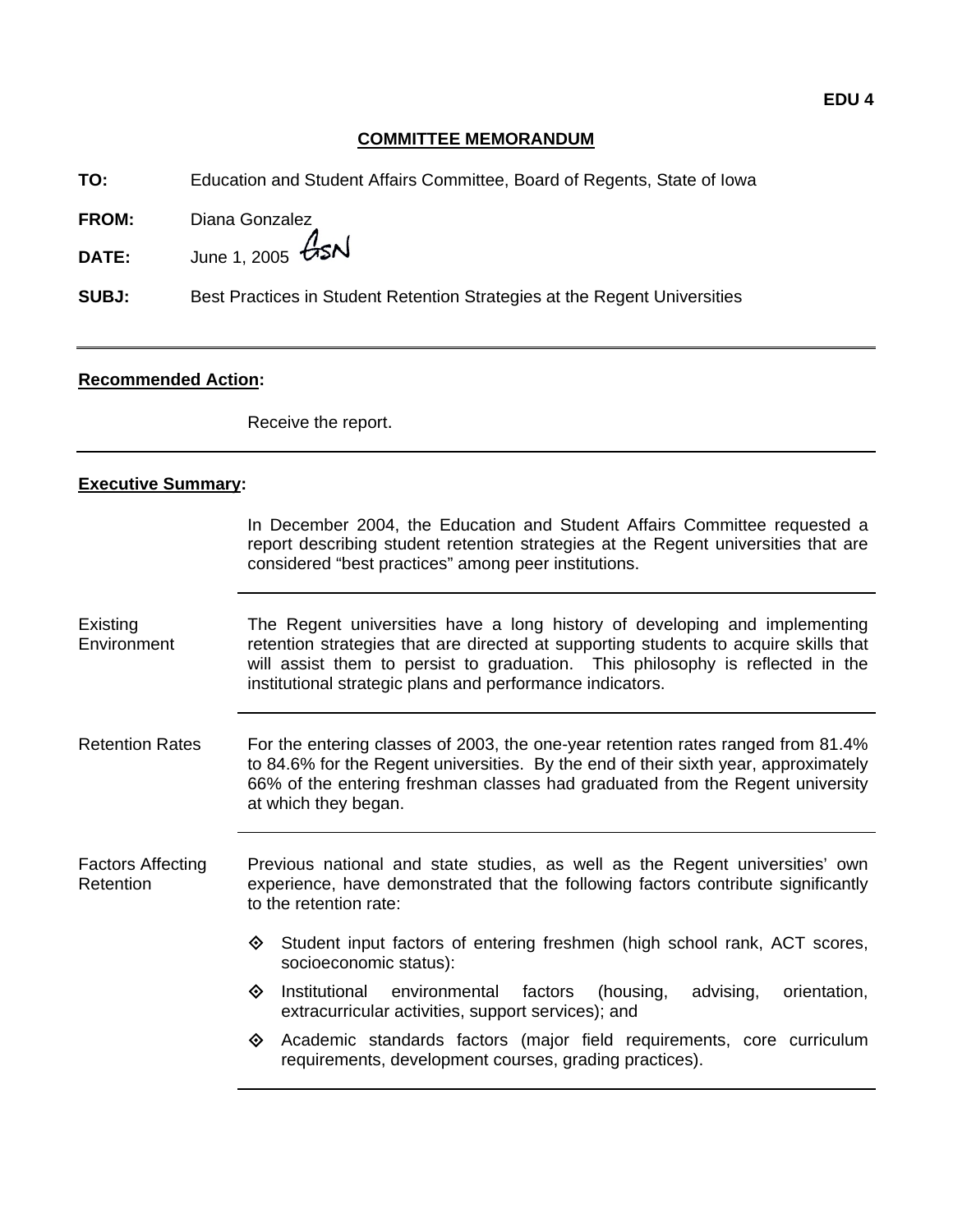| <b>ACT Study</b>                                             | In 2004, ACT engaged in a comprehensive study of student retention practices in<br>post-secondary institutions. That study resulted in a report called "What Works in<br><b>Student Retention?"</b>                                                                                                                                                                    |
|--------------------------------------------------------------|------------------------------------------------------------------------------------------------------------------------------------------------------------------------------------------------------------------------------------------------------------------------------------------------------------------------------------------------------------------------|
| <b>Best Practices</b><br>Identified in ACT<br>Study          | According to the ACT report, "retention practices responsible for the greatest<br>contribution to retention in four-year public colleges fall into three main categories:                                                                                                                                                                                              |
|                                                              | Learning support, including supplemental instruction, comprehensive learning<br>◈<br>assistance center/lab, reading center/lab, summer bridge programs, and<br>tutoring programs.                                                                                                                                                                                      |
|                                                              | Academic advising, including advising interventions with selected student<br>◈<br>populations, increased advising staff, academic advising centers, integration<br>of academic advising with first-year transition programs, and centers that<br>combine advising and counseling with career/life planning.                                                            |
|                                                              | First-year programs, including freshman seminar/university 101 for credit,<br>◈<br>non-credit freshman seminar/university 101, learning communities, and<br>integration of academic advising with first-year programs."                                                                                                                                                |
| Comparison of<br>Institutional<br>Practices to ACT<br>Report | This report provides a comparison of retention practices at the Regent universities<br>to the best practices described in the ACT report. On pages 7-30, the Regent<br>universities present examples of their retention strategies that fit under the<br>categories defined by the ACT study.                                                                          |
|                                                              | It is important to remember that not all of the Regent universities' current retention<br>practices are easily grouped into the ACT study categories or that the ACT study<br>includes all best practices. Furthermore, retention strategies typically work in a<br>multi-modal approach, a combination of strategies work more effectively than a<br>single strategy. |

### **Link to Strategic Plan:**

This report addresses Objective 1.1.2 in the Board's Strategic Plan – continue to improve efforts to recruit, enroll, and retain a qualified and diverse student population.

# **Background:**

The ACT study identified 82 intervention strategies that contribute to retention. The survey was mailed to more than 500 four-year public colleges. The information provided in the report represents responses from approximately 45% of the four-year public colleges that were contacted.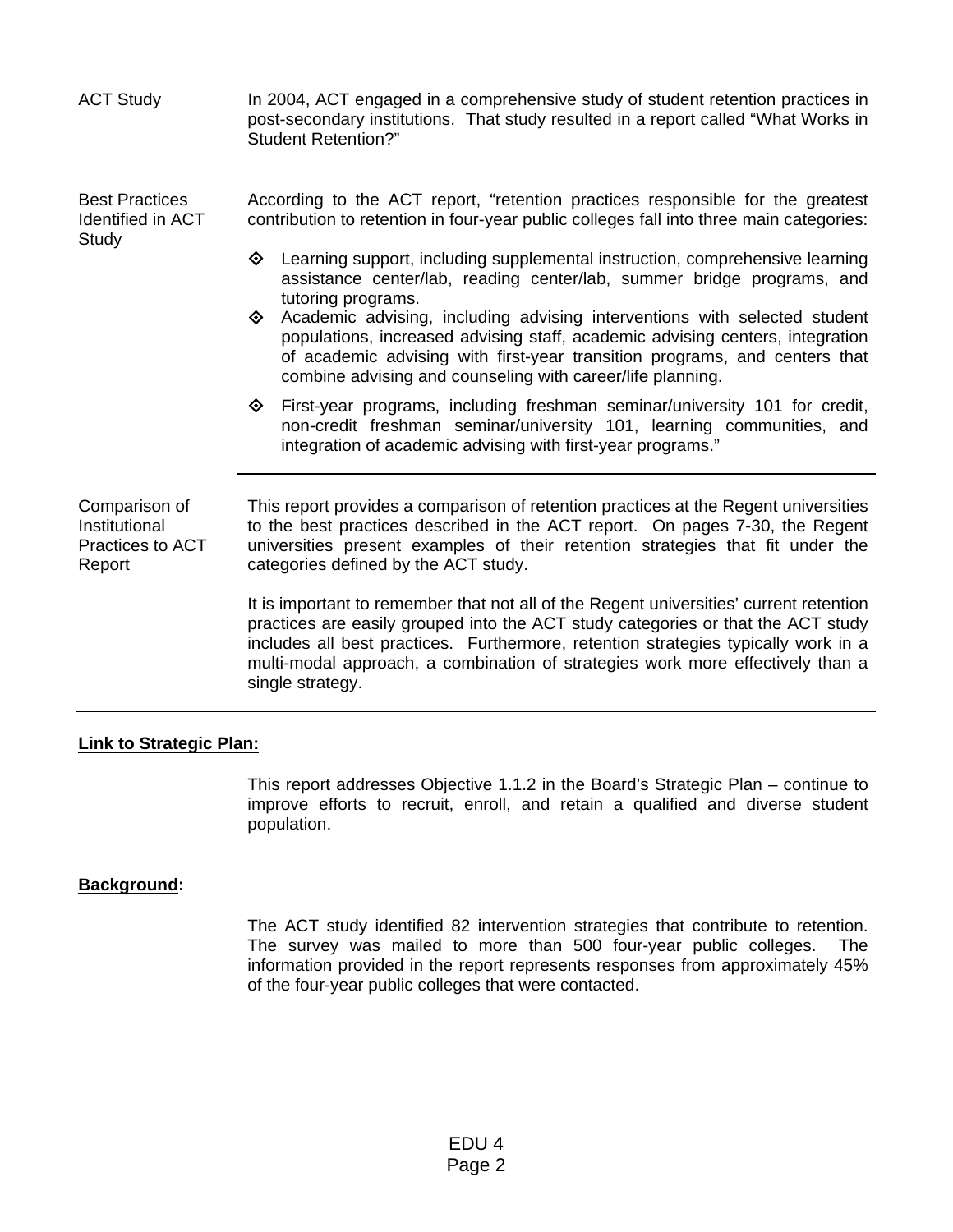| Programs with<br><b>Greatest Impact</b><br>on Retention | The retention strategies identified on pages 7-30 are grouped around the<br>programs with the greatest impact on retention, as described in the ACT study. It<br>is obvious that the Regent universities use a broad array of retention strategies to<br>provide support to their students so that they persist to graduation. In many<br>cases, the Regent universities have developed unique retention strategies<br>consistent with their mission and their student population, consistent with what<br>John Gardner <sup>1</sup> describes as the responsibility of the institution to foster student<br>success. |
|---------------------------------------------------------|-----------------------------------------------------------------------------------------------------------------------------------------------------------------------------------------------------------------------------------------------------------------------------------------------------------------------------------------------------------------------------------------------------------------------------------------------------------------------------------------------------------------------------------------------------------------------------------------------------------------------|
| Institutional                                           | This report also includes brief narratives from the Regent universities (pgs. 4-6)                                                                                                                                                                                                                                                                                                                                                                                                                                                                                                                                    |
| <b>Narratives</b>                                       | that highlight their specific retention efforts and planned activities.                                                                                                                                                                                                                                                                                                                                                                                                                                                                                                                                               |

<sup>————————————————————&</sup>lt;br><sup>1</sup> Executive director of the Policy Center on the First Year of College at Brevard College.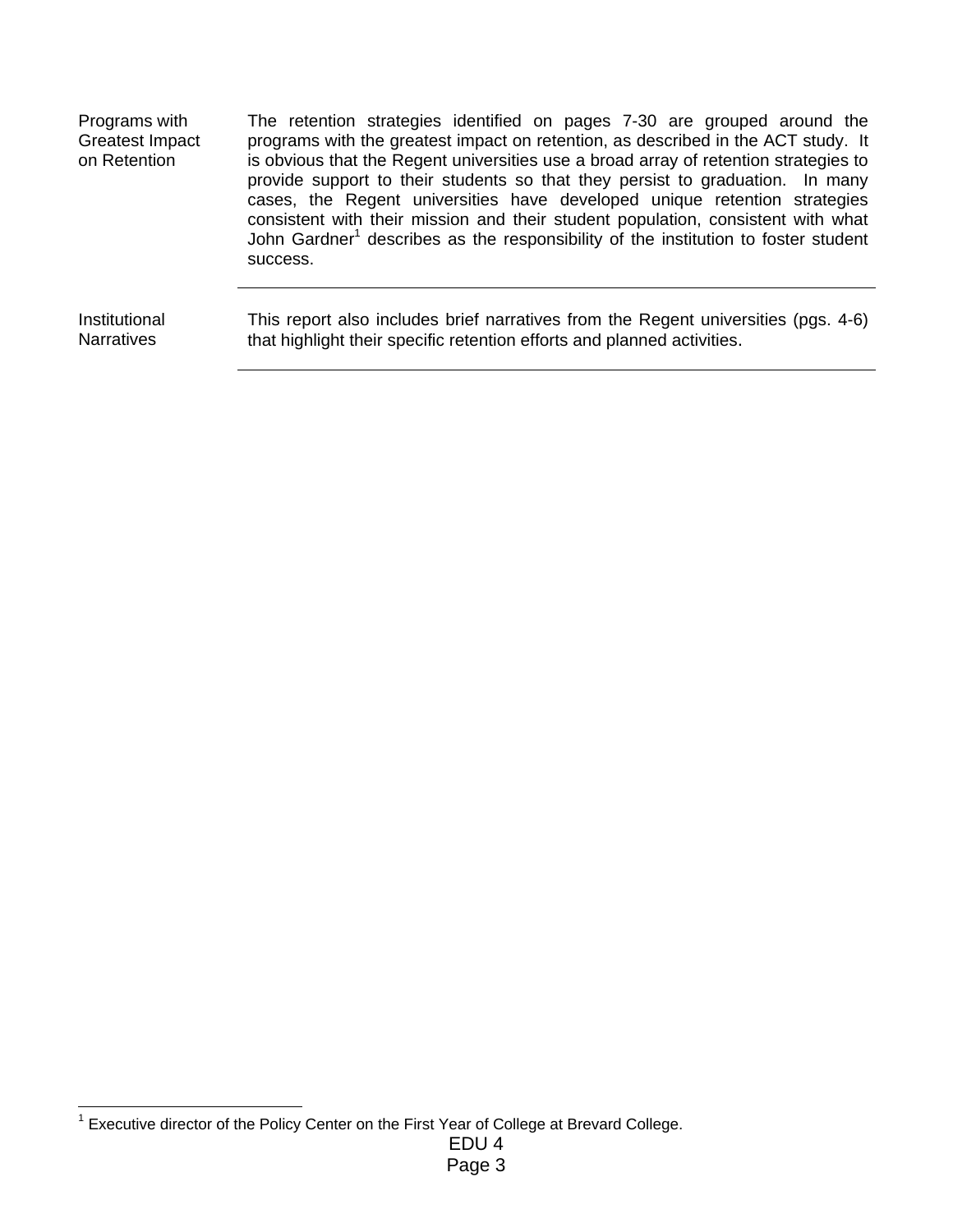## **ATTACHMENT A-1**

### **Best Practices in Student Retention at The University of Iowa**

Several of the interventions that ACT labels "best practices" for retention have been in place at The University of Iowa for decades. For example, Iowa is unusual among its peers in having a large professional advising center to serve freshmen and other special populations (open majors, premed and prelaw students). Similarly, our Writing Center is the oldest such center in the United States, and we had a residential learning community (Language House, now called International Crossroads) long before they became popular.

During the 1990s, Iowa increased its focus on retention by developing several other residential learning communities and by starting a block scheduling program called "Courses in Common." We also started our program for recruited students who do not meet regular admission standards (IowaLink). It was also in 1995 that Iowa developed its Four-Year Graduation Plan at the request at of the Board of Regents. The 45% of new freshmen who signed up for the plan in its inaugural year has grown to more than 75% in recent years and four year graduation rates have grown from an average of 33% pre-plan to 40% now.

Since 2000, however, there has been a flowering of retention programs that was spurred by the report of a task force on "Persistence to Graduation." The central insight of the report was that graduation rates reflect two different factors. The first is the speed with which motivated students can move through the system. The University's commitment to the Four-Year Plan through good times and bad has created an environment in which course availability is not allowed to become a factor in slowing students down. This has required creativity and commitment from departments and colleges, but the positive impact is there for all to see.

The second factor is the degree to which students who enter the system are retained. The Task Force made the important point that, at Iowa, the six-year graduation rate is mostly determined by attrition. After six years, close to 35% of an entering cohort have left Iowa permanently, setting a cap of 65% or so on our six-year rate. Once this fact was clear, we began immediately figuring out what we needed to do to decrease attrition. This focus spawned an array of special programs, each intended to affect a different segment of the student body.

Our College Success Seminar has proved to be effective in helping freshman students who are placed on probation after their first semester get back on track. The College Transition Course helps new freshmen learn the ropes and find a personal place at Iowa during their first semester. Residential Learning Communities have increased in number and now appeal to students with widely varied interests. First Year Seminars have been created to draw strong students into an understanding of research and scholarship and we have created placement tests, added new (nonremedial) courses, and begun offering supplemental instruction groups to help students do better in difficult math and science programs.

Our work on retention is not finished. In the next several years we will develop new links between Academic Advising and Career Services after both organizations move into the new Pomerantz Career Center. This will help open majors move forward with their educations and career plans. We will also be reorganizing our University Honors Program (now housed in the new Belin-Blank Honors Center) to help prevent loss of the most highly talented students who enter as freshmen. And we will continue to evaluate new initiatives to make sure that we are making progress toward our strategic goals.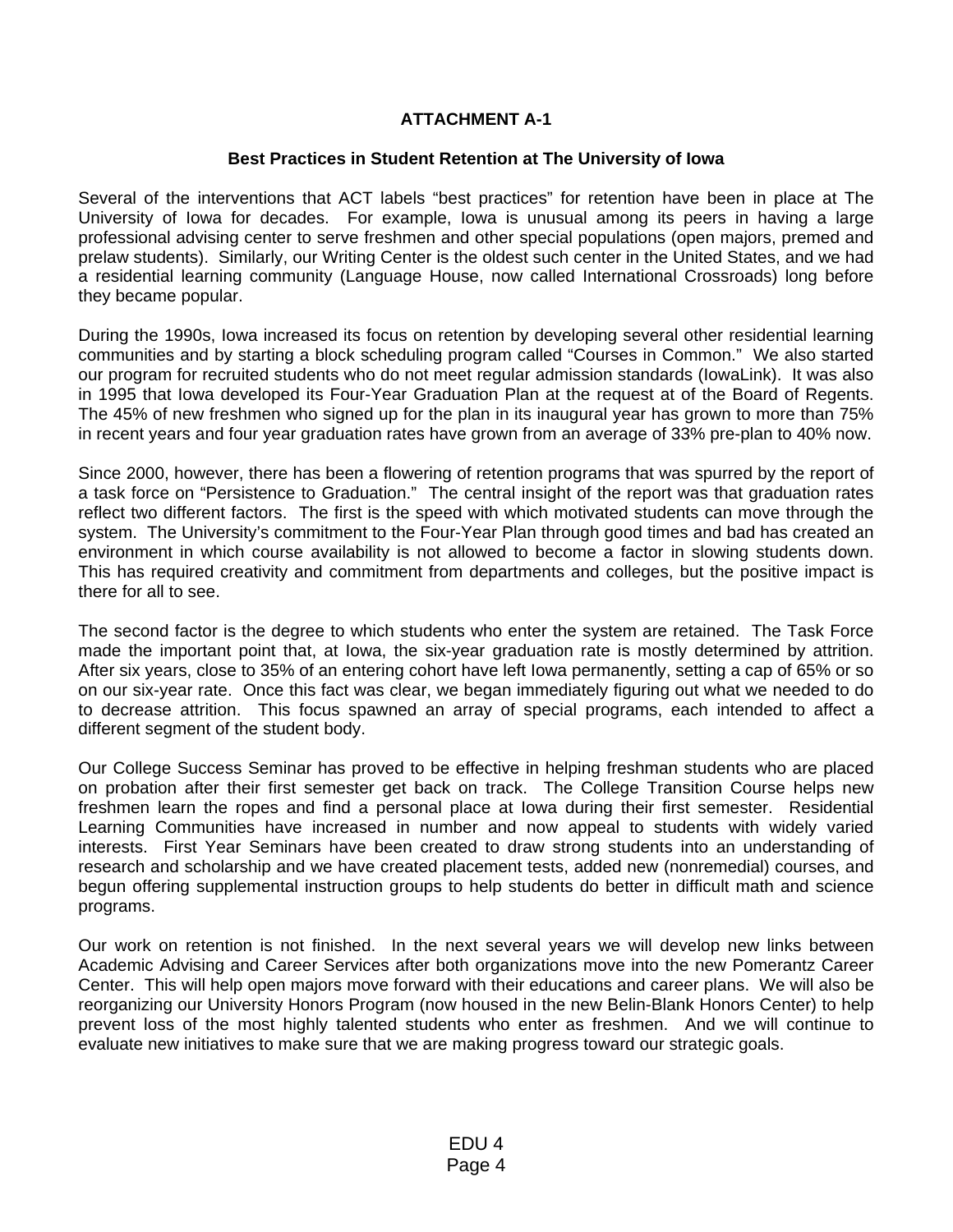# **ATTACHMENT A-2**

## **Best Practices in Student Retention at Iowa State University**

At Iowa State University the Office of the Vice President for Academic Affairs and Provost and the Office of the Vice President for Student Affairs collaborate effectively to develop and deliver a variety of programs and activities that are designed to enhance student success, retention, and graduation. This strong partnering at the central administrative level enables a holistic approach to services and programs that are well-coordinated, effective, and efficient in addressing the issues surrounding transition from high school to college, academic success, and the development of personal and career oriented life skills.

In this report the programs and activities are summarized in categories that have been developed by ACT Research and termed "Best Practices – What Works in Student Retention." As demonstrated in the report, the retention strategies and tactics that are in place at Iowa State include all components identified as best practices by ACT, as well as some additional elements that go beyond those of ACT.

Some of the programs and activities that are noteworthy at Iowa State, that exemplify the Academic Programs and Student Affairs partnership, and that are particularly successful in enhancing student success are:

- $\Diamond$  Learning Communities, with nearly 50% participation by first year students
- The Academic Success Center, offering a comprehensive array of programs and approaches to academic and personal success
- $\diamond$  Coordinated approaches to academic advising, career counseling, orientation, and targeted intervention
- ◆ Residence hall programs that incorporate learning and life skill development
- $\Diamond$  A continuing commitment to improving student success including the to-be-constructed Hixson-Lied Student Success Center and the recently established University Retention Task Force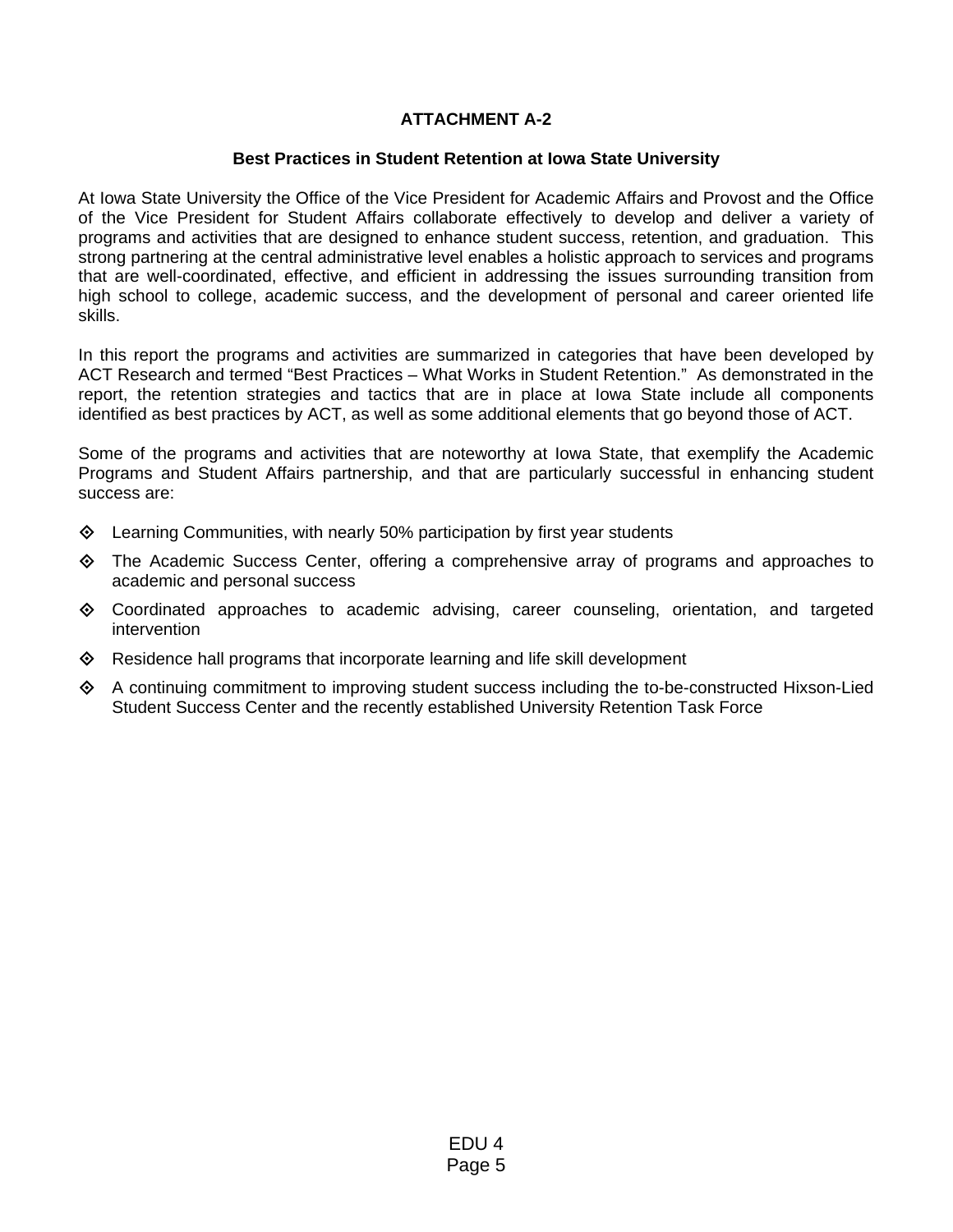# **ATTACHMENT A-3**

## **Best Practices in Student Retention at the University of Northern Iowa**

Though the template format for this reporting provides a convenient way to organize and encompass the various programmatic efforts focused on student retention (as named in the ACT report "What Works Best in Student Retention?" and other such reports); it may miss the mark in helping to describe longer-term cultural transformation that explains the high level of success in student retention at UNI. In a January 2005 Report titled, "One Step from the Finish Line: Higher College Graduation Rates are Within Our Reach", the Education Trust recognized the University of Northern Iowa as an institution that has significantly higher overall graduation rates than its peers. UNI was then selected as one of twelve institutions nationally to host a study team in March 2005 whose purpose was to understand and document UNI's unusual success in student retention and graduation rate outcomes.

The Executive Summary of the study team's report indicates that UNI's success in retention and graduation rates is due more to the themes that permeate the institution, guiding both long-term planning and individual student engagement than to individual programmatic efforts such as those described in the "ACT Best Practices Report". The report refers to four broad themes of intentionality identified during the UNI visit: a commitment to planning as a guide to behavior and action, a commitment to student engagement and graduation, a commitment to engagement of faculty and staff in the vision of the institution, and a commitment to assessment. The report concluded that UNI's uniqueness and explanation for its success in retention and graduation rates lies in the fact that the institution is "truly a learning organization" that engages the entire campus community in its vision and core values.

Though the attached template lists, as requested, many "best practice" retention activities and programs; the Education Trust report, we think, provides a more accurate explanation for UNI's success in retention.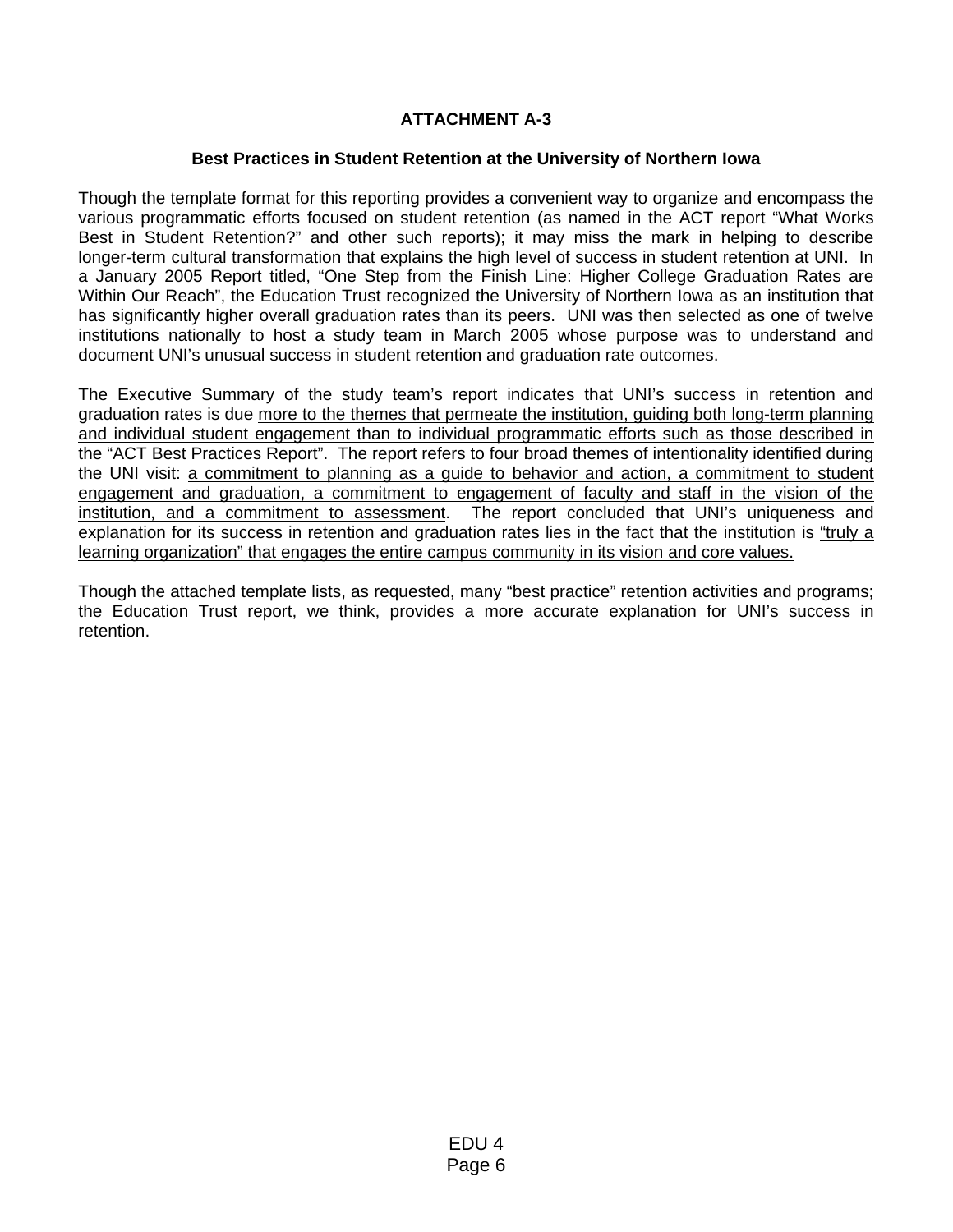# **ATTACHMENT B – BEST PRACTICES**

## WHAT WORKS IN STUDENT RETENTION?

"Several retention practices at high-performing (retention and degree completion) four-year public colleges differentiate those colleges from low-performing colleges<sup>2</sup>."

### **ADVISING INTERVENTION WITH SELECTED STUDENT POPULATIONS**

### **University of Iowa**

**College Success Seminar:** A group advising intervention offered as a one semester hour, ungraded course to freshmen who are placed on academic probation after the first semester. The goal of the seminar is to examine the motivational and academic sources of the students' failure to achieve and to provide opportunities for the students to get on track. Participants return to good standing and are retained at a higher rate than non-participants (+16% for good standing and +13% for retention, respectively.)

**Academic Planning Services***:* This program offers academic counseling to students who are first generation, low income, have a physical or learning disability, or are minority students affiliated with the Office of Support Services Programs. Counseling focuses on University policies, study skills, problem solving for academic and personal issues, financial planning, and program planning.

### **Iowa State University**

**Students in Academic Difficulty**. The most systematic intervention is with students who are identified as potentially being in academic difficulty at mid semester. The registrar collects C-, D, and F midterm grades and nonattendance notifications from instructors on the midterm list and reports this information to students and their advisers using AccessPlus. In addition to returning the midterm list, the instructor is responsible for informing the class of the basis on which midterm grades have been submitted. The purpose of midterm grades is to provide the student and adviser with a timely warning that the student's academic performance to that point in the course may be lower than desirable. Students who receive midterms are encouraged to discuss their academic performance with the course instructor and their adviser. Advisers typically review midterm grade lists and contact students who are at particularly high risk of developing serious academic problems if midterm grades persist. Students may then be subsequently referred to the Academic Success Center or other academic support services.

**Targeted Early Intervention**. In some departments, new students identified as "at risk" academically prior to their enrollment at ISU (first year or transfer, identified by ACT/SAT, high school rank, or GPA) are offered assistance such as learning teams with reduced total credits, specifically selected courses (to include courses with faculty particularly known to work well with freshmen), and other academic support services. Efforts are underway to refine approaches to identifying students who are at risk of not meeting academic expectations for good standing, particularly first, and to a lesser extent second, year students. In addition, students with nonacademic problems or with academic difficulties stemming from personal reasons/situations are referred by advisers to the student counseling service.

**Students with Financial Need**. Students receiving financial aid who earn less than a 2.0 cumulative GPA after 4 semesters have their aid revoked. To support and retain these students, the Academic Success Center collaborates with Financial Aid whereby students can have their funds reinstated if they enter into a contract requiring them to participate in the "Journey to Success Program".

EDU 4

l  $2$  ACT – What Works in Student Retention, Four-Year Public Colleges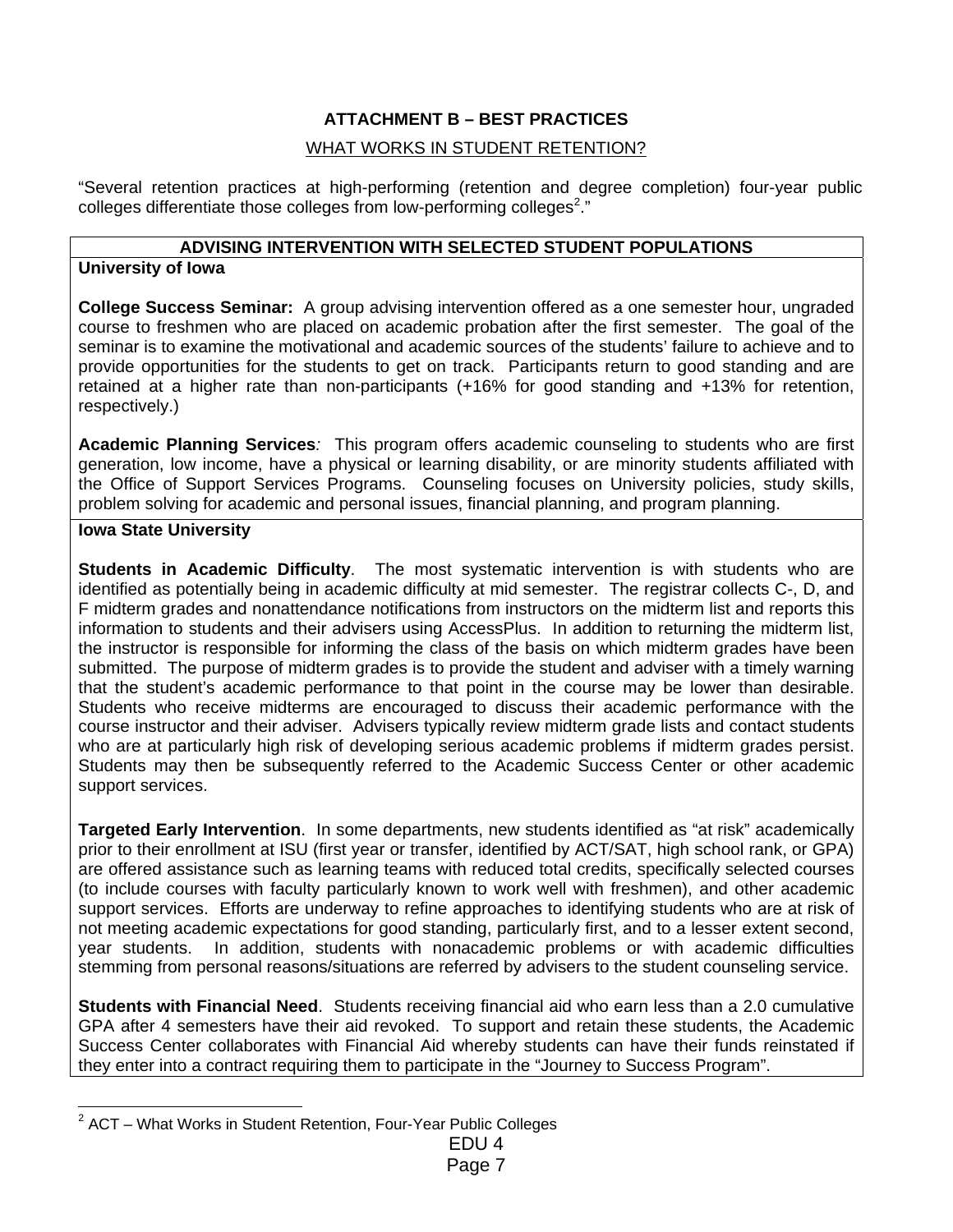- $\Diamond$  Of the 62 students who had contracts with the Academic Success Center Fall 04, 63% (n=39) were eligible to continue with Financial Aid.
- The students in "Journey to Success" (FA/ASC) program increased their average semester GPA from 1.48 in Spring 2004 to 1.87 in Fall 2004.

## **First Generation Students from Iowa**

- Student Support Services. Federal TRIO program designed to improve the retention and graduation rates of college students who qualify as first generation, low income, and/or students with disabilities. Students in the program receive academic and personal advising, tutoring assistance, cultural enrichment activities, and financial aid/scholarship information.
- Hixson Scholars. The Hixson Opportunity Awards program utilizes a first-year seminar, the College Student Inventory from Noel-Levitz, and the Myers-Briggs Type Indicator to assist in the early identification of students at retention risk. The multiple contacts with students assist in the transition to college and establish a positive support network with program staff and peer leaders. Hixson scholars have a 94% average first-year retention and 74% six-year graduation rate.

**Students of Color**. Several structured programs are offered through Multicultural Student Affairs to support and enhance the success of students of color. The Multicultural Visions Program (MVP) is a four-year scholarship and seminar program for students from Iowa. Carver Academy recognizes students of color from across the nation through a four-year scholarship program.

**Non-Registered Returning Students**. After the close of registration for an upcoming semester, a list is generated by college, of all students who are eligible/expected to return the following semester who have not completed the registration process. Colleges and/or departments then follow up with the non-registered students to encourage them to register and to assist them in resolving issues that may have caused them to otherwise be unable to return.

- $\diamond$  Early Warning System helps identify at-risk students
- $\diamond$  Probationary System limits academic loads of students in academic difficulty
- $\diamondsuit$  Sixty hour and no major letter channels undecided students to academic advising
- $\diamond$  Special Support Services Attendance report forms (TRIO) monitors at-risk students
- $\diamondsuit$  Center for Academic Achievement promotes individualized tutoring and advising
- $\Diamond$  Athletic Academic Advisor monitors academic progress of student athletes and provides academic advising and referral for student athletes
- $\Diamond$  Minority Student Retention Specialist provides support for minority students
- $\Diamond$  Honors Program monitors academic performance of Honors students
- $\Diamond$  Advising Services provides advising/programming or coordination with other student services offices for students in transition: deciding students, first-year students/transfers, students changing majors, international students, nontraditional students, students reassessing their current academic situation (probation/suspension/readmission)
- $\Diamond$  McNair Program provides advising and academic support for McNair scholars, students from under-represented groups who are interested in pursuing graduate education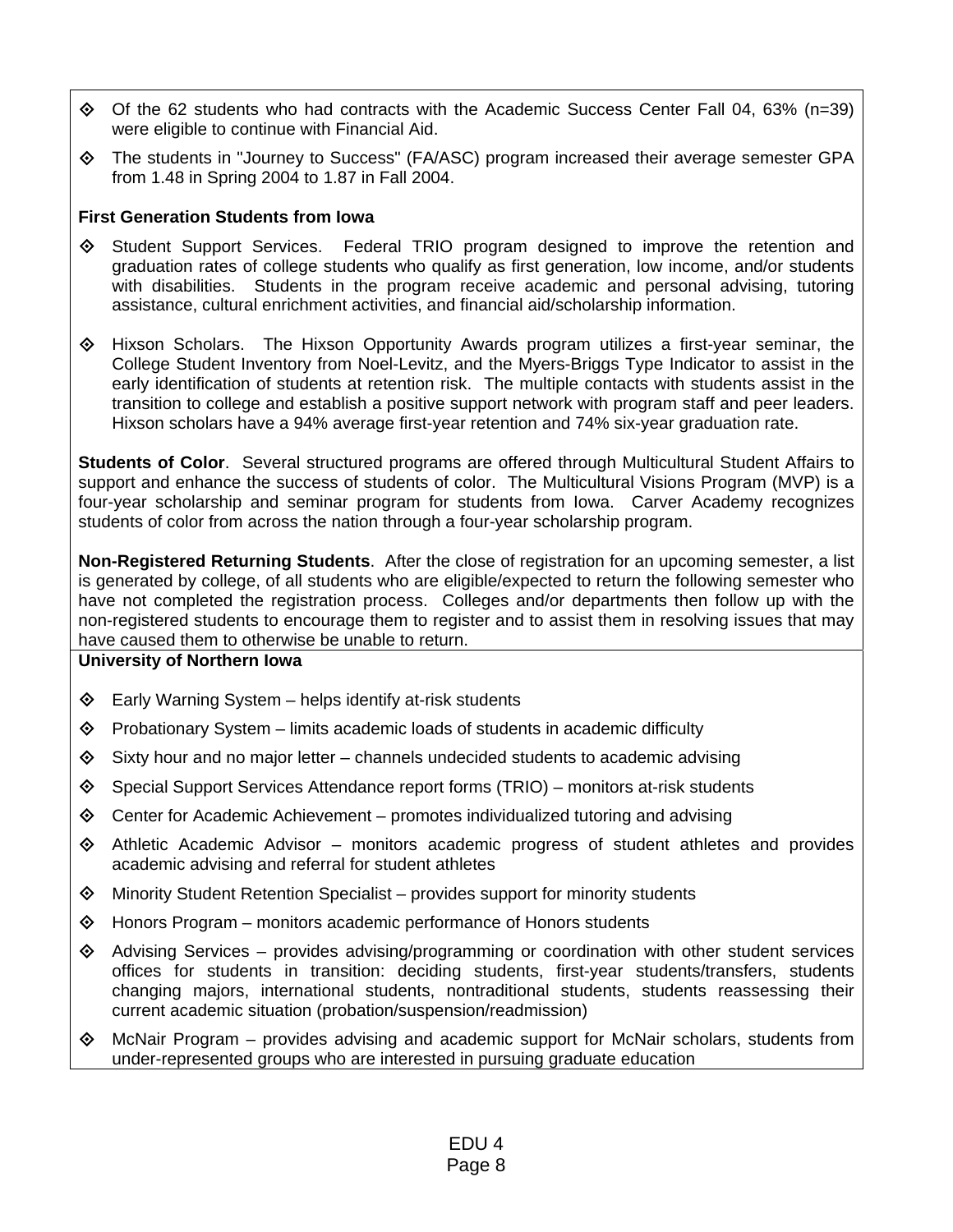### **INCREASED ADVISING STAFF**

## **University of Iowa**

**The Academic Advising Center** (AAC) provides professional academic advising to most entering Liberal Arts and Sciences freshmen, some entering transfers, open majors, pre-professional students, and non-degree/special status students. Since FY00, AAC has increased its number of advisers by 3 FTE. All AAC advisers have either masters or doctoral degrees in student development or a relevant disciplinary area. Staff members are provided on a case load basis with a normal caseload of 300 students/adviser.

**Collegiate and Departmental Advising** is provided for Engineering students, early admit students in Business and Nursing, and advanced students who have declared a nonselective major or gained entry into a selective major. Colleges and large departments have professional advisers who work with students on program requirements while faculty members advise students on career-related issues. Small departments may rely entirely on faculty for advising or may hire and train graduate students to advise undergraduates.

### **Iowa State University**

**Advising Resources**. The resources devoted to academic advising and student counseling are evaluated on a regular basis, and when appropriate, reallocations of resources to increase or redistribute faculty and professional advising staff are made. Over the last several years there has been a general trend to increase the number of professional advising staff members to better address non-disciplinary aspects of advising. Faculty members continue to provide advising, but their advice is more focused on career planning and disciplinary oriented advice with professional staff focusing more on the logistical and academic regulatory aspects of advising. Advisors also assist students in identifying opportunities for internships, experiential learning, and permanent employment.

**Career Related Advice**. Career Services Coordinators also provide a wide range of services to students within their colleges. Typical services would include workshops and individual assistance with portfolio development, resume writing, cover letters, interviewing skills, etc. Career forums which host professionals in relevant careers are common across the university. Within learning communities, career services staff also have assisted with field trips, and reviewing of students' career goals, etc.

- PAIR (Peer Advisors in Residence) and PEER (Career Services Peers) programs in the residence halls, Maucker Union, College of Education, College of Business Administration, College of Social and Behavioral Sciences, and College of Natural Sciences.
- The Colleges of Education and Business Administration have established college-level academic advising centers. Several academic departments, including Biology, Industrial Technology and the School of Health, Physical Education, and Leisure Services employ their own advising specialist.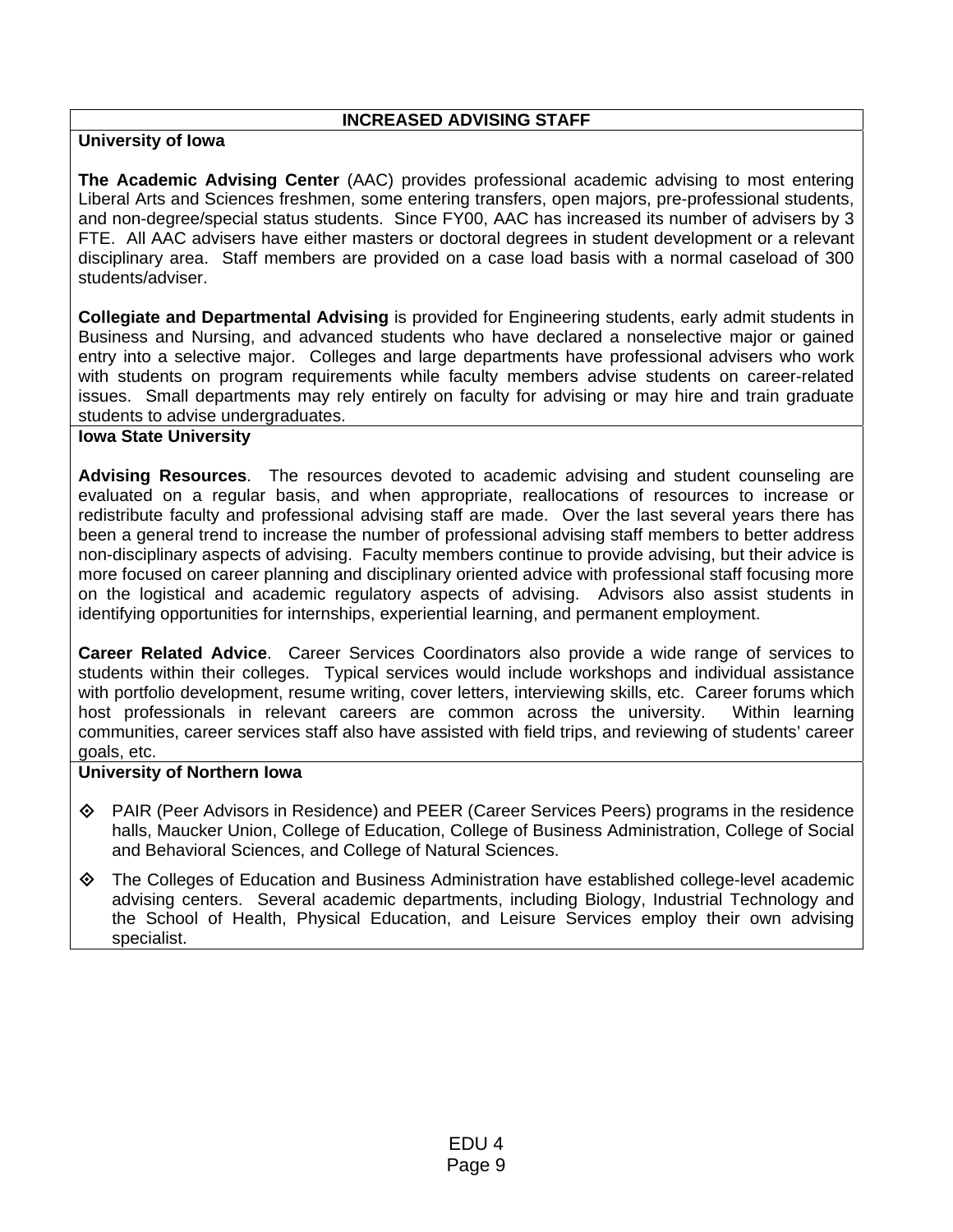# **COMPREHENSIVE LEARNING ASSISTANCE CENTER/LAB**

## **University of Iowa**

**The University of Iowa Writing Center** is the oldest such center in the US. It is run by the Department of Rhetoric and serves all students. The services, which are free, include an enrolled program in which students commit to two 50-minutes sessions per week and an appointment system in which students can arrange for a single 30-minute session on a specific topic. The Writing Center also provides guidance on reading and listening skills. (History, Business, and Engineering have specialized Writing Centers for their students.)

The **Mathematics Tutorial Laboratory** (run by the Math Department) is available to all students. The Math Lab's goal is to support student efforts by providing an environment where they may receive one-on-one help from knowledgeable tutors. There are also computer applications and other resources to develop and enhance their understanding.

The **Gerdin Athletic Learning Center** is a comprehensive lab serving student athletes, student assistants, pep squad members and other students associated with athletics.

### **Iowa State University**

**Academic Success Center (ASC)**. This Center is a collection of services, programs and expertise designed to ehance student learning and academic performance. The ASC includes academic consulting for study skills, individidual and group tutoring, peer led study sessions (Supplemental Instruction) and accommodations for students with disabilities.

- $\Diamond$  Academic Learning Lab. The Learning Lab is an individualized service for students to enhance skills to be successful such as time management, note-taking, reading, test-taking, test anxiety, memory, and other study-related issues. Colleges and academic departments may refer students who are struggling academically. While the focus is on academic success, a comprehensive, holistic approach is taken. A variety of handouts and assessment tools are available for students in the office and our website.
- Disability Resources. Disability Resources provides services and advocacy to nearly 800 students with documented disabilities, including learning disabilities who have registered with the office. Services available to students include: accessibility advice, referral, academic accommodation requests, technology services, educational resources and programming, and career services. The philosophy of Disability Resources is to partner with faculty and departments to ensure effective and reasonable accommodations for students.
- Psychology 131 (Academic Success Course) (35 sections annually, 850 participants). This one-credit course, offered each semester, helps students develop a variety of learning issues. The course covers topics such as study strategies, time management and budgeting.
- $\Diamond$  Supplemental Instruction (62 sections annually, 4988 participants). Student staff facilitate regularly scheduled study sessions three times a week for selected, difficult 100 and 200 level courses. Students participating in SI earn significantly higher course grades (2.69) than non-participants (2.41); the difference is maintained when controlling for entering characteristics  $(n = 5020$  and  $n = 11,368$  respectively). The rate of course grades C-, D, F and Withdrawals are lower for SI participants than non-participants (19% compared to 30%).
- Tutoring Services (2737 tutees, 1100 weekly tutoring groups annually). Tutoring is a centralized program to support course learning. Population specific programs utilize this centeralized service such as Student Athlete Services, Women in Science and Engineering. Most tutoring occurs in consistent groups of no more than four students; tutoring sessions are held for two or three hours per week.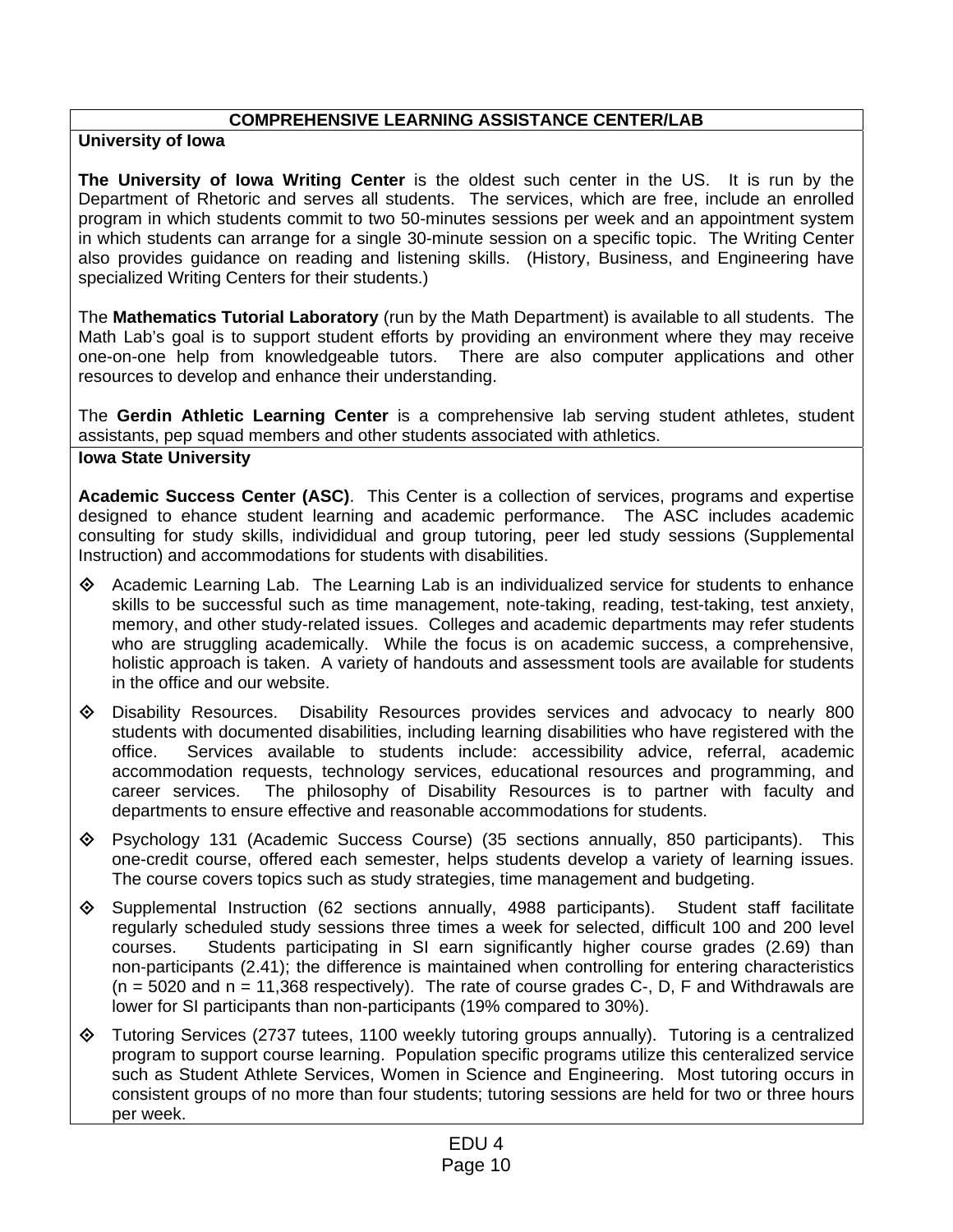- $\diamond$  Math Lab provides individualized tutoring and support for mathematics
- $\diamond$  Writing Lab provides individualized tutoring and support for writing
- Center for Academic Achievement and Special Support Services (TRIO) provides support for at-risk students
- Computer Consulting Center provides technical support, consulting and instruction for students
- Reading and Study Strategies programs, workshops and free classes
- Tutoring Services, Ask-a-Tutor program
- ♦ Supportive seminars in Academic Services
- Departmental tutoring programs including Mathematics, Chemistry, Accounting and Economics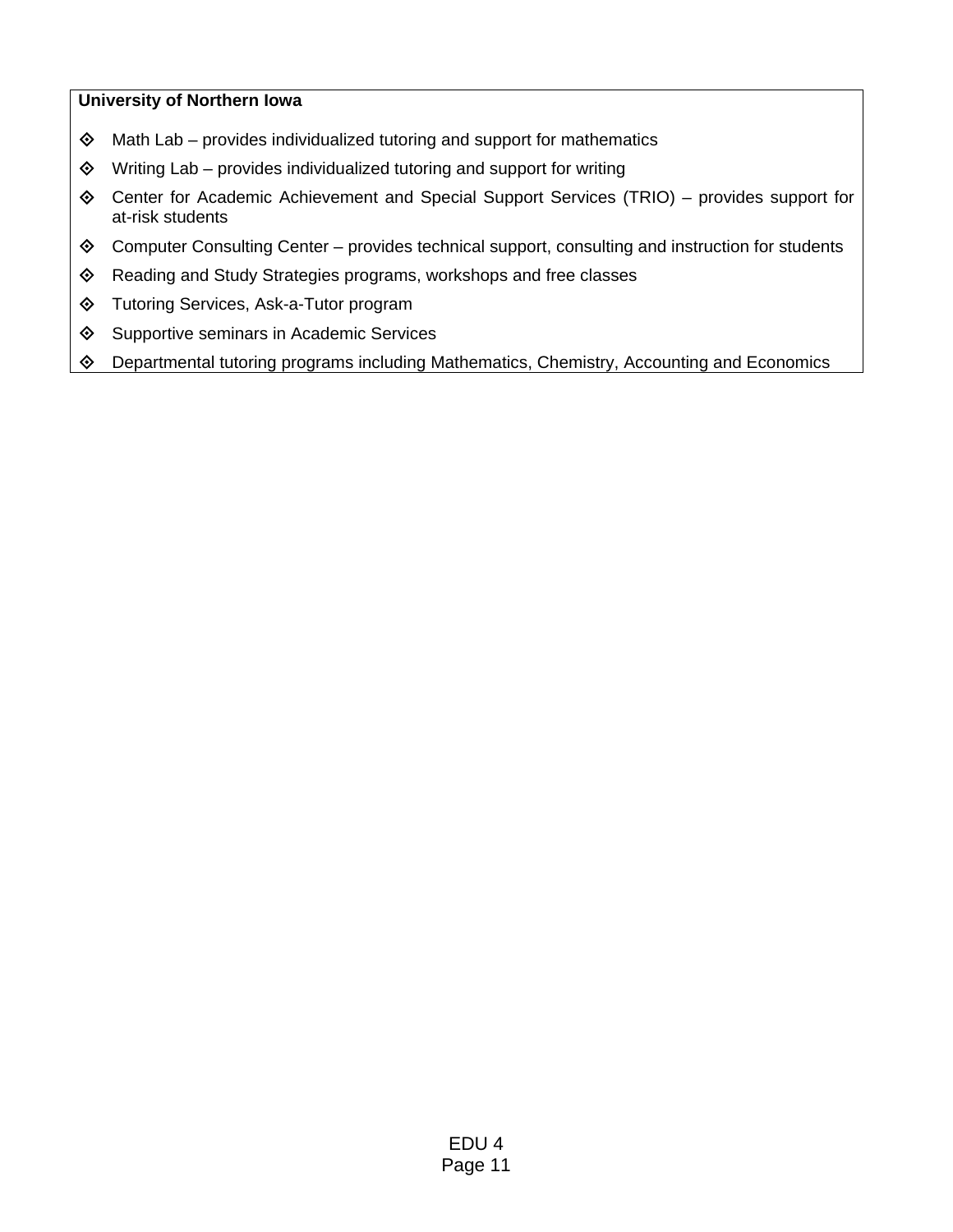## **INTEGRATION OF ADVISING WITH FIRST-YEAR PROGRAMS**

### **University of Iowa**

The **Academic Advising Center** (AAC) is deeply involved in planning and staffing Iowa's first-year programs. Academic advising begins at **Orientation** and continues through a series of meetings during the student's first year. Students are assigned to an academic adviser depending on the student's area of interest and the adviser's area of expertise. Academic advising is mandatory at Iowa, which means that students must meet with their academic adviser or faculty adviser before registering for classes.

AAC also runs and staffs a number of programs for first-year students (e.g., freshmen and new transfers). **Courses in Common** is a block-scheduling program for freshmen that helps build community by grouping students in classes. The **College Transition** and **Transfer Transition** courses offer extended orientation plus counseling and advising opportunities. **IowaLink** is a special program for recruited students who do not meet regular admission standards. All these programs are described more fully elsewhere.

### **Iowa State University**

**First Year Integration**. Students who are enrolled in learning communities with programmatic foci typically receive advising that is well integrated with the learning community experience. Students who are enrolled in more intensively structured programs, such as engineering have programmatic advising that is well-coupled with their academic programs and career goals. The College of Liberal Arts and Sciences is initiating a new program of coordinated interest groups for first year students that will couple advising with interest exploration. In addition there are many career exploration and disciplinary orientation elements that form integral components of first year courses.

**Hixson Scholars Seminar**. The one-credit Hixson Seminar is designed to provide an introduction to life and resources at Iowa State University and an orientation to the functions of the Hixson Opportunity Award Program. It is a course designed to help Hixson Award recipients adjust to college life, develop a better understanding of themselves, and develop a better understanding of their learning processes. The course provides a support system for examining difficulties associated with the first-year college experience in an atmosphere that is less formal than traditional college courses. Students meet in a large group lecture and in smaller recitation groups.

**Greek Community**. The Greek Community governing councils, through advising from the Office of Greek Affairs, sponsors a program for new members of the Greek Community each fall called, *Went Greek, Now What?* Eighty percent of new Greek Community members attend the four hour program and attend sessions on time management/study skills, risk management, leadership and values.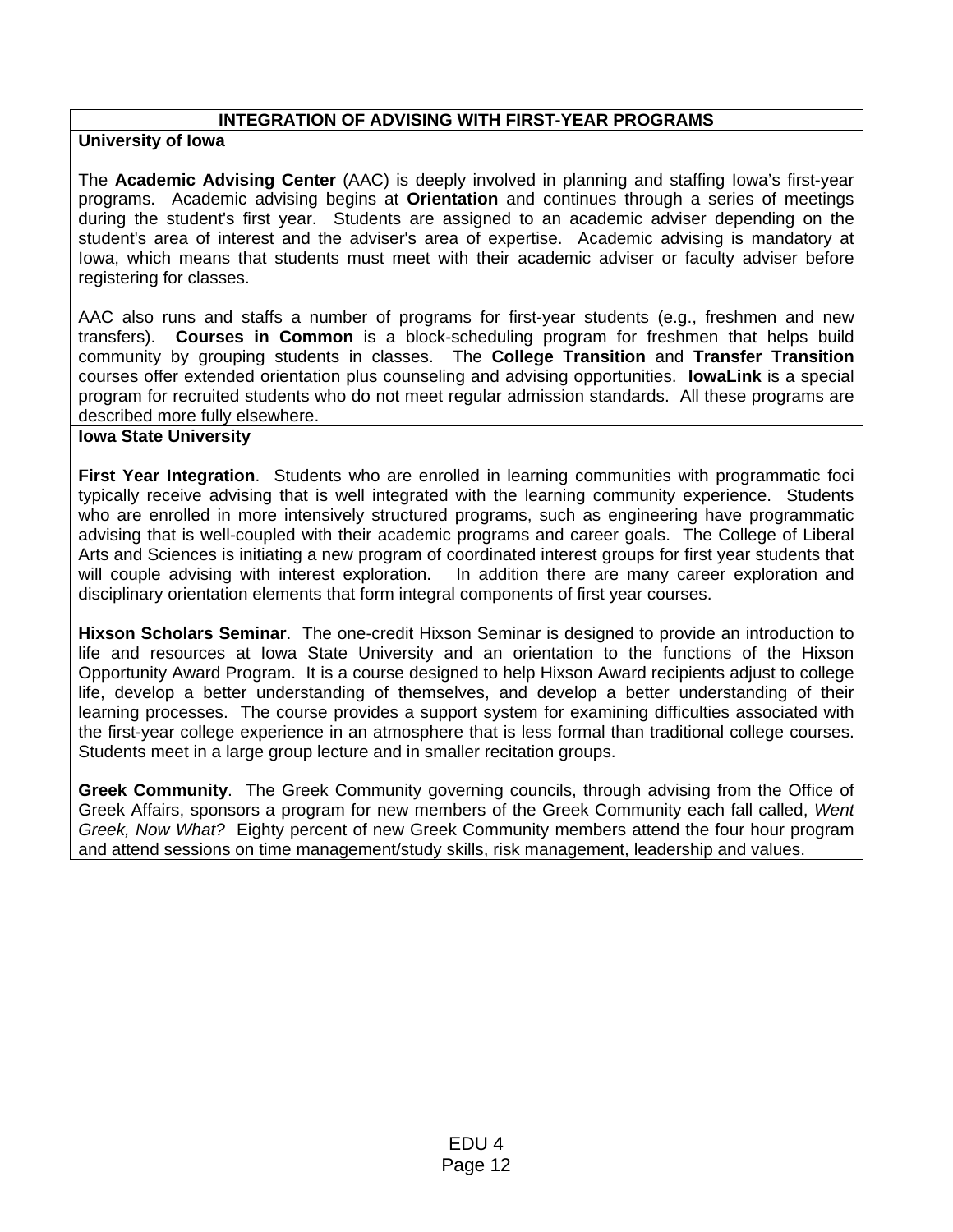- $\Diamond$  The freshmen and transfer orientation program coordinates closely with Advising and Career Services, the advising centers across campus and faculty advisors to insure students have a smooth transition to the University. Students are advised and register for their first semester of classes during those sessions.
- $\diamond$  By design the structure of advisor assignment is an advising first year experience. Advising and Career Services, in cooperation with academic departments, identifies Freshman year advisors who are assigned students during summer orientation. Specific events take place during the academic year for both students and advisors to move students into a final decision about a major before they register as a sophomore. Events such as Major Fairs and departmental group meeting days are strategically planned during the school year.
- Advising Services supports, facilitates campus-wide advising events:
	- $\div$  Freshman and transfer orientation advising
	- Pre-registration Major Meeting coordination for academic departments
	- ❖ Exploring Majors Fair
	- $\div$  New faculty and hall coordinator advisor training
	- Coordinates freshman advisor assignment in academic departments
	- Coordinates an Advising Council composed of faculty and staff advisors (meets 6 times/year)
	- Coordinates a Peer Advisor in Residence Program in the residence hall system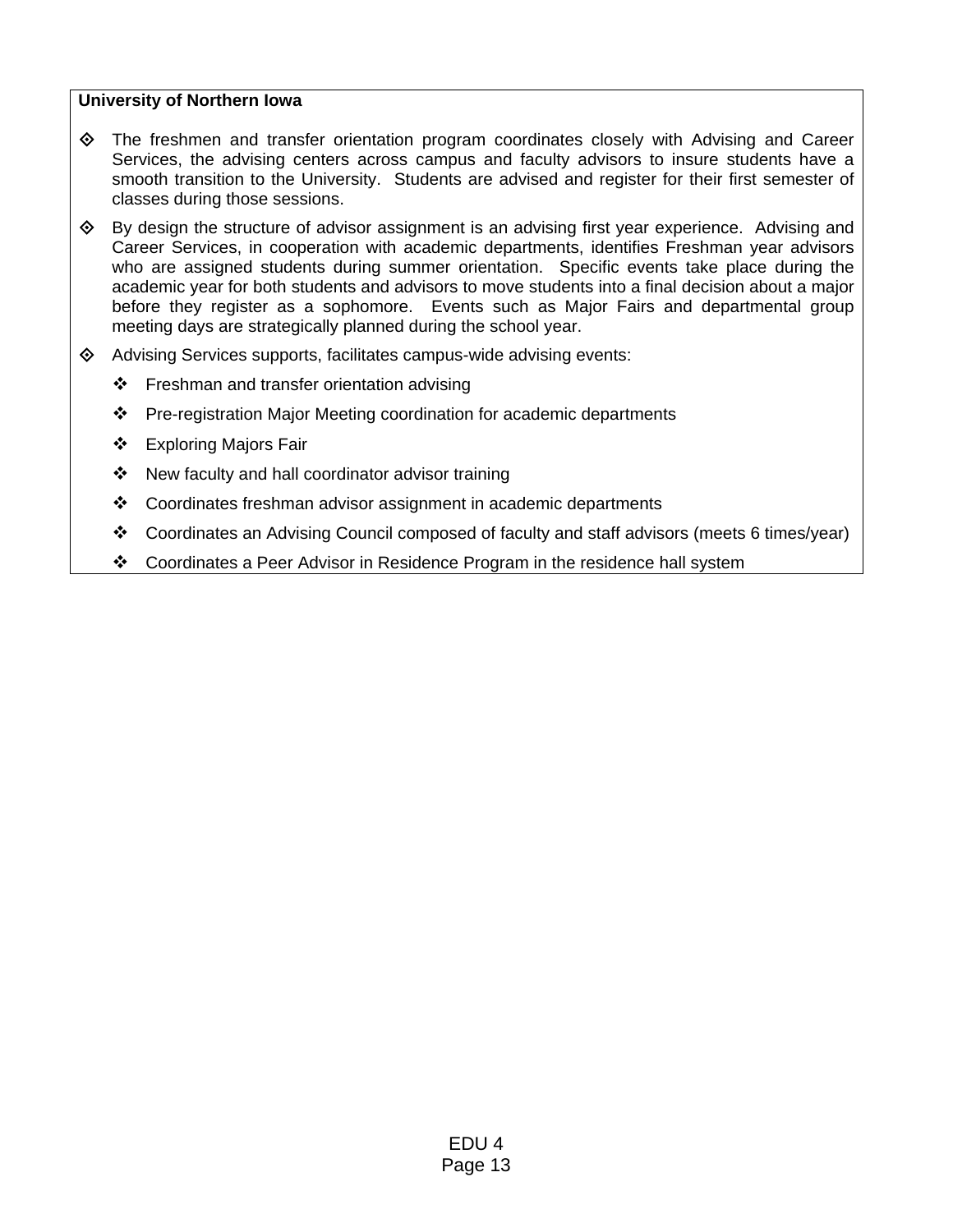## **CENTER THAT COMBINES ACADEMIC ADVISING WITH CAREER/LIFE PLANNING University of Iowa**

As of Fall 2005, the **Academic Advising Center** and the **Career Center** will be co-located in the new **Pomerantz Center**. Although Academic Advising and Career Center staff work together in providing the College Transition course and in co-referring students to one another, the two offices are currently on opposite sides of the river, making it less likely that students will actually follow up on referrals. Once the offices are just a floor apart in the same building, we expect that even freshmen will begin to explore the career advising and placement resources that are available at the Career Center.

Academic Advising has also worked with the College of Liberal Arts and Sciences's **Division of Interdepartmental Studies** and with the Colleges of **Nursing** and **Pharmacy** to provide timely and appropriate advising for those many students who want to be nurses or pharmacists but who are unlikely to be admitted to these selective colleges. The goal of this collaboration is to help these students find other pathways into health-related careers.

## **Iowa State University**

**Academic, Career, Life Planning**. The Academic Success Center described previously also provides coupling with services in the Vice-President for Student Affairs and Student Counseling Center to provide an integrated approach to academic/personal/career life planning through a variety of advising and counseling services. Members of the Dean of Students Office (DSO) assist students in working through issues including academic and personal concerns, personal emergencies, and how to most successfully understand university policies and procedures. DSO staff members also provide assistance in understanding the University Judicial system. Many departments and majors also include career planning and professional development components as integral elements of third and fourth year courses in the major.

- The Office of Academic Advising and The Career Center merged to become Academic and Career Services and is now located in the Integrated Student Services Center.
- $\Diamond$  Advising and Career Services helps students develop meaningful educational plans and skills to reach life and career goals through: academic and career development, self-exploration, decision making, and assistance in making academic and career transitions from entry to exit at UNI. Program examples: Major Decisions Workshops, Career Decision Making credit course, assigned advisors for all Undecided students, web based career decision tools, e-mail newsletter for students and advisors: *Your Advising Times*, in office Career Library, mock interviews, Cooperative Education and Internship program, resume and job search assistance, Career Fairs, Camp and Rec Fair, Spring Job and Internship Fair, National Educator Expo.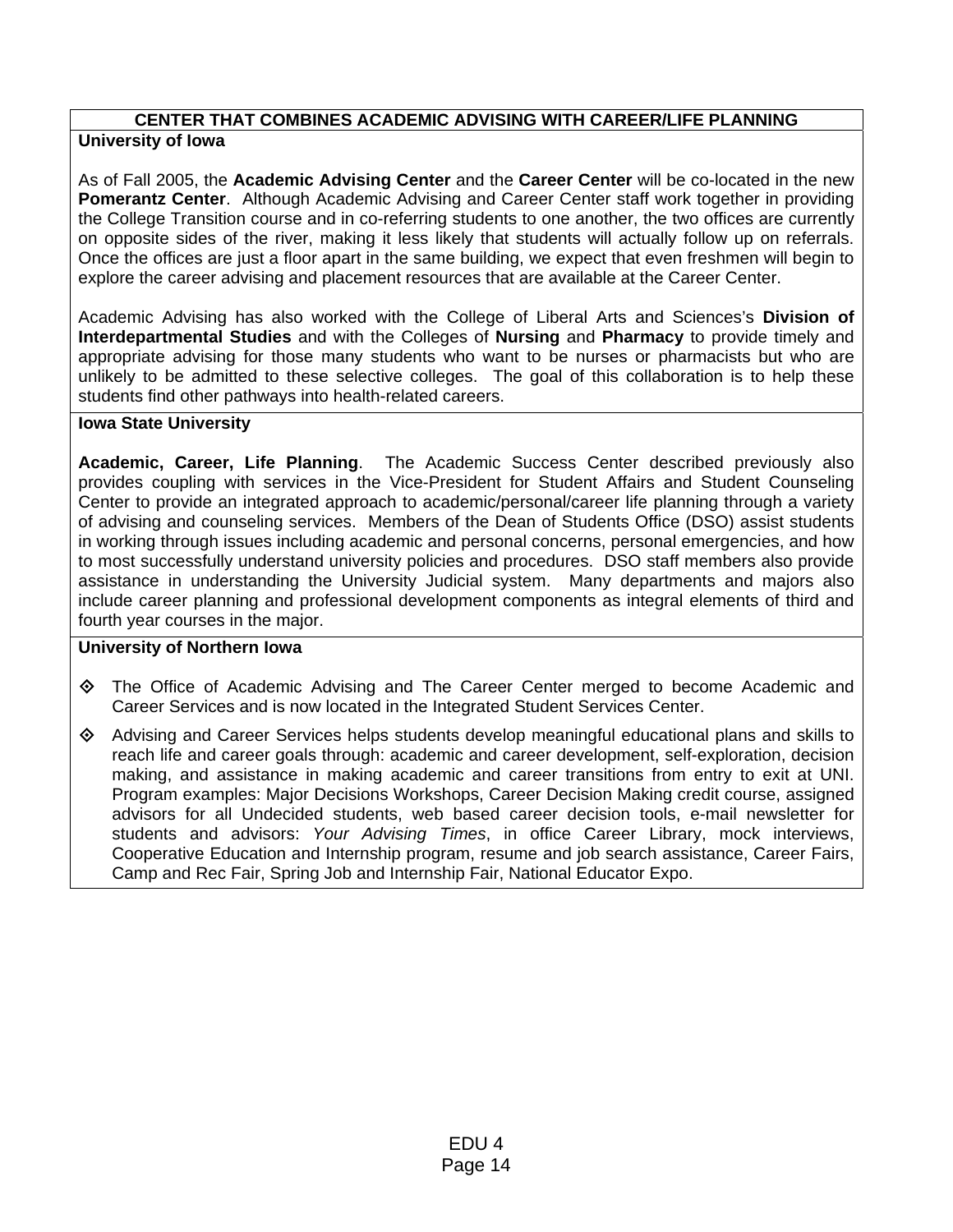### **SUMMER BRIDGE PROGRAM**

# **University of Iowa**

Before 1995, Iowa offered a summer bridge program for recruited students (athletes, performing artists, and Economic Opportunity Program students) who did not meet regular admission requirements. That program was abandoned because its effect did not persist beyond the summer. Once the semester started and the special oversight stopped, most participants quickly fell out of good standing and either left or were dismissed. The bridge program was replaced in Fall 1995 by a year-long program called IowaLink. This highly successful program is described in the section marked "Other."

# **Iowa State University**

Iowa State offers several types of intensive orientation and summer bridge programs.

**Destination Iowa State**. Destination Iowa State is the beginning of the experience as a college student for many first year Iowa State University students. Destination Iowa State provides important last-minute opportunities to assist the transition to college life. Faculty visit with in-coming students about academic success, there are sessions on how to navigate the campus and where to go for assistance, and there are opportunities to meet new classmates.

**Summer Trial Admission**. Selected freshmen who do not meet Iowa State University's class rank/test score requirements are offered the opportunity to enroll during the summer session on a trial basis. These students must complete two three-credit classes (six credits total) and achieve a cumulative grade point average of at least 2.0 with no grade below a C-. Students who meet this requirement are allowed to continue their Iowa State enrollment for the fall semester. (This program must be completed at Iowa State University.)

**Summer Bridge Program.** APEX (Academic Program for Excellence) offered through the Multicultural Student Affairs Office provides an opportunity for students of color to enroll in summer courses prior to the traditional start of an academic year fall semester.

- $\diamond$  Summer Orientation for first-year students and parents
- $\Diamond$  Jump Start special orientation for minority and students with special needs
- $\Diamond$  Classic Upward Bound (TRIO) regional support program for minority and first generation high school students to encourage pursuit of degree programs
- $\Diamond$  Upward Bound Math and Science (TRIO) state-wide support program in the math and sciences for minority and first generation high school students to encourage pursuit of degree programs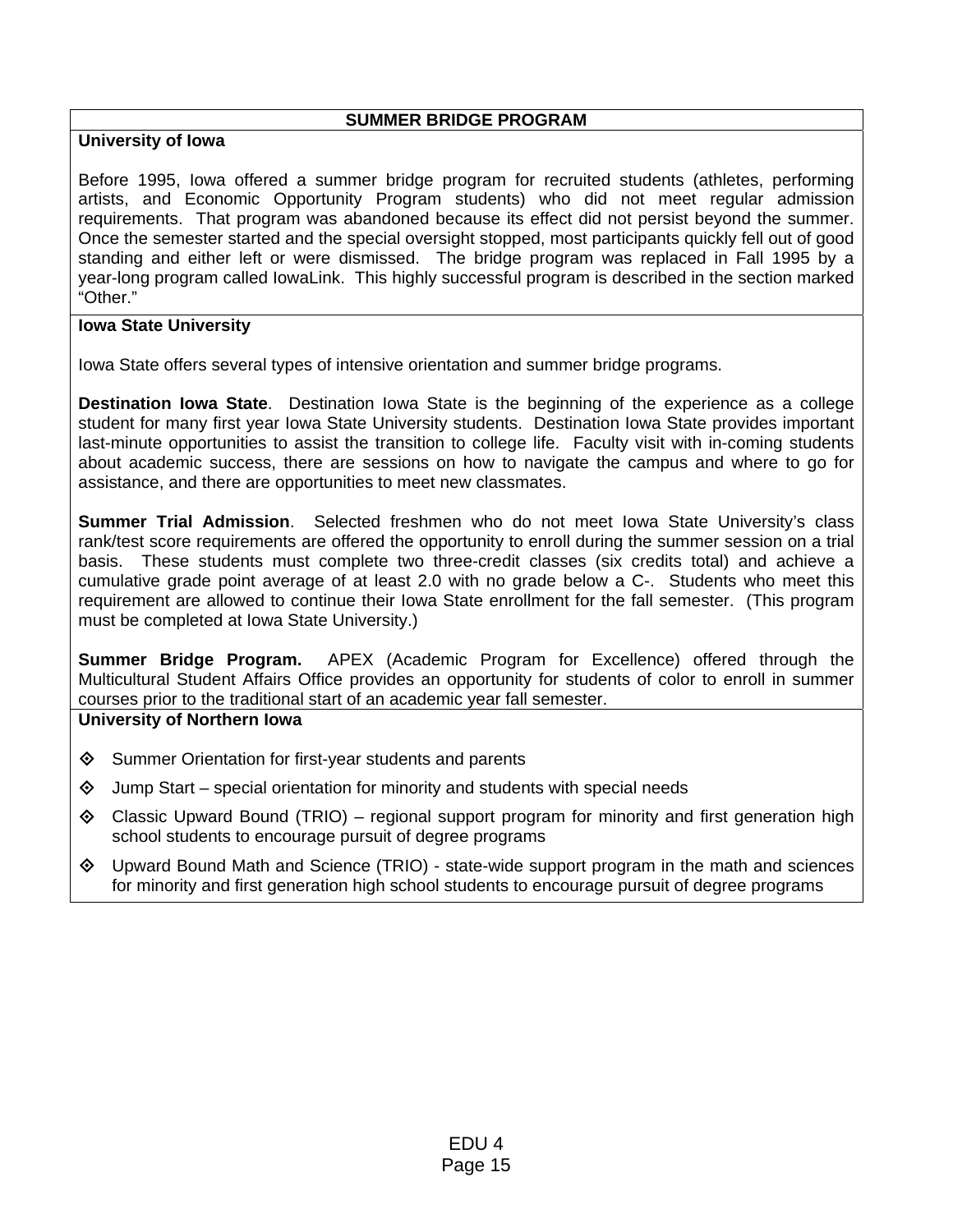### **CREDIT/NON-CREDIT FRESHMAN SEMINAR/UNIVERSITY 101**

### **University of Iowa**

The **College Transition** (CT) course was first offered as a two semester hour S/F graded course in Fall 2002. About 1200 freshmen enroll each fall. Student satisfaction runs very high. Class sessions focus on topics such as defining college culture, discovering university resources, refining study skills, taking tests, identifying personal values, exploring self-motivation, and setting goals. The course is set up in small sections with a premium on classroom discussion and writing. Assignments emphasize self-reflection and improvement. Although students who take CT tend to be less well prepared for college than those who don't in terms of high school rank and ACT scores, follow-up has shown that CT takers do better than others on measures such as retention to the second year and freshman grade point average.

**First Year Seminars** are offered through a program organized by the College of Liberal Arts and Sciences. Seminars focus on research topics chosen by faculty and are intended to help students experience the value added by attending a research university.

#### **Iowa State University**

**First Year Transition**. Most of the colleges and many of the departments and/or majors at Iowa State offer either required non-credit or one credit freshman seminar or orientation courses. In addition, Psychology 131 is a one-credit course, offered each semester, that helps students deal with a variety of learning issues. The course covers reading and study strategies and tactics, time management and test taking. In addition, all students are required to take a course that introduces them to the learning resources available to them through the Parks Library.

- $\diamond$  Compared to students with similar entering academic characteristics, students enrolled in Psychology 131 had a **higher first year retention rate** than similar students not enrolled in Psychology 131 their first fall semester. (Fact Book data on retention by ACT, HS Rank categories).
- $\diamond$  Compared to students with similar entering academic characteristics, students enrolled in Psychology 131 had a **higher four-year graduation rate** than similar students not enrolled in Psychology 131 their first fall semester. (Fact Book data on graduation rates by ACT, HS Rank categories).
- $\Diamond$  Students enrolled in Psychology 131 have significantly lower entering academic characteristics (2000 ACT 22.3 compared to 24.9, High School rank 66.3th percentile compared to 76.2th percentile) but **are retained at the same rate**.

**Community of Color Orientation**. A day-long program designed to help entering students of color build community with each other and the university. Additional students identify resources and increase awareness of challenges they may encounter at ISU.

- Academic Services offers a non-credit free "Effective Study Strategies" and Speed Reading course.
- $\Diamond$  Strategies for Academic Success is a study strategies course offered as an elective and targeted for at-risk students.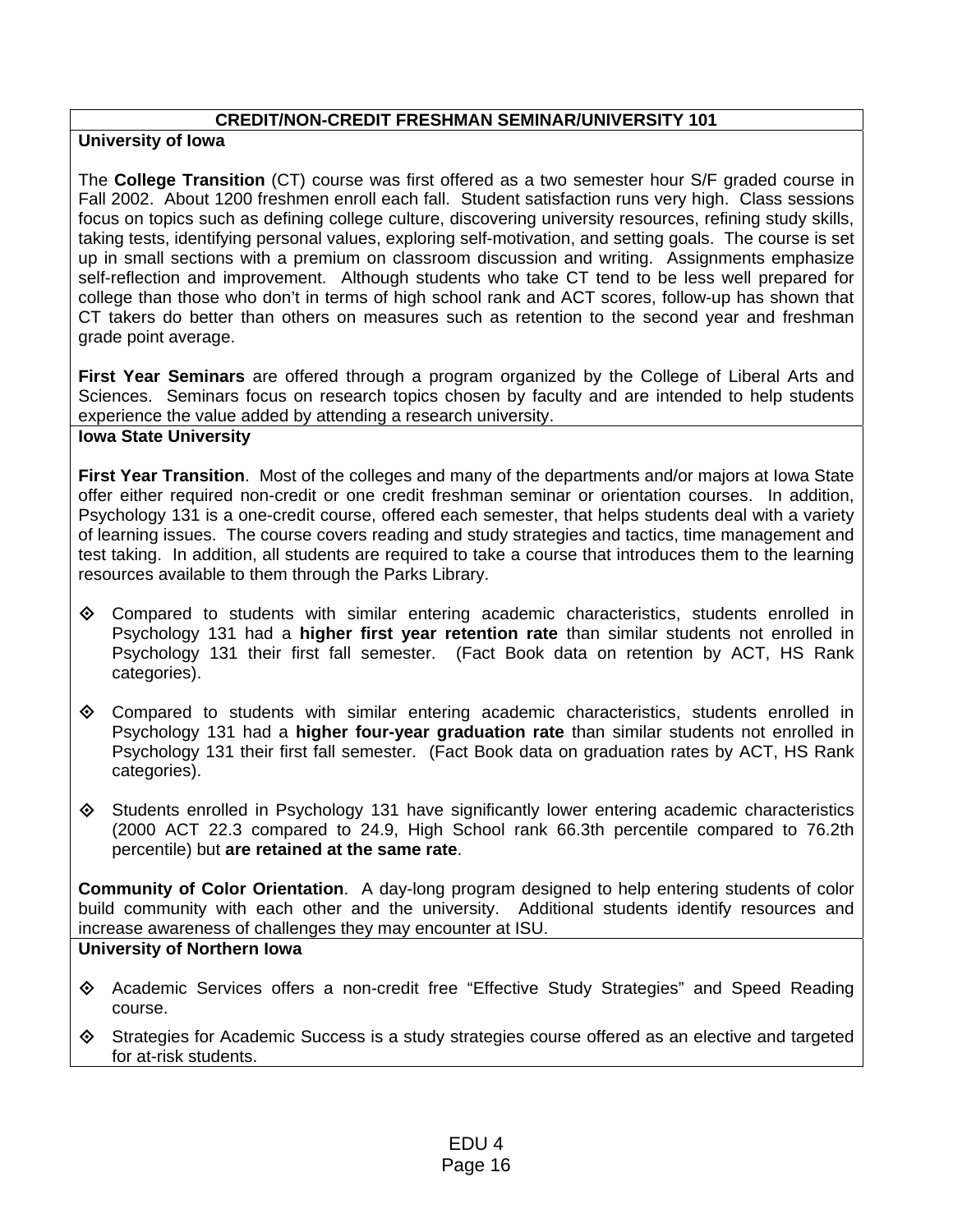## **RECOMMENDED COURSE PLACEMENT TESTING**

## **University of Iowa**

The University of Iowa requires that all students take an online **math placement** test before coming to Orientation. The University also offers an online **language placement** test for all students wishing to continue in a language that they studied in high school. For students wishing to pursue a science program that requires chemistry, we require a **chemistry placement** test, also online. The goal of all these placement tests is to encourage students to enroll in the correct level of their college course, avoiding levels that are either too easy or too difficult. Placement testing is used for placement only, not for exemption or course credit.

## **Iowa State University**

**Course Placement**. As a routine component of orientation, students take placement assessments in math, English, and foreign languages, as appropriate for their proposed curricular objectives. The results of these placement assessments are used to advise students on appropriate initial course registrations in the respective subject areas.

- $\Diamond$  The Modern Languages department uses placement testing for language courses.
- $\Diamond$  ACT scores are used to determine placement for mathematics and composition courses.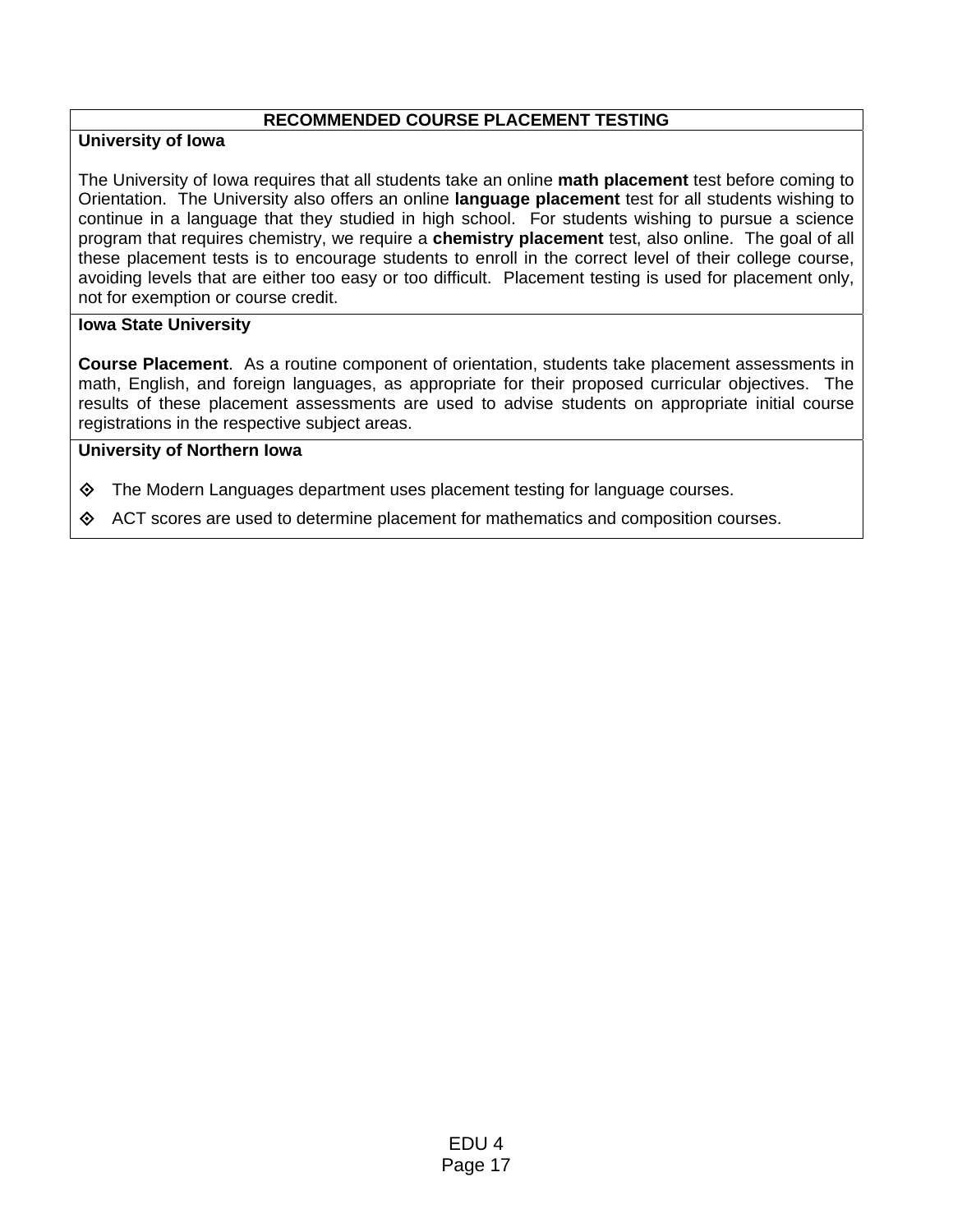# **PERFORMANCE CONTRACTS FOR STUDENTS IN ACADEMIC DIFFICULTY**

# **University of Iowa**

The University of Iowa does not have a formal program of performance contracts, although contracts may be used by individual colleges on a case by case basis for determining whether a student may return from dismissal early or may receive retroactive withdrawal from previous coursework.

## **Iowa State University**

**Academic Probation**. Students are placed on academic probation status as a warning that their academic progress is not satisfactory and that they should take steps to improve their academic performance to avoid dismissal from the university. Students who are placed on academic probation are directed to seek assistance in academic improvement from such sources as academic advisers, instructors, the Student Counseling Service, and the Academic Success Center. Students who do not perform at a satisfactory level while on academic probation may be dismissed from the university for academic reasons.

Students dismissed from Iowa State for academic reasons may apply for reinstatement using a set of established procedures. Students who are reinstated must accept the requirements stipulated by the college's Academic Standards Committee, including submitting a plan for academic success that identifies the causes of the poor academic performance and demonstrates the actions that the students has taken to avoid or eliminate those causes.

**Performance-Based Scholarships**. Students whose scholarships require the student to maintain a certain grade point average may enter into a contract with the Academic Success Center to meet with academic consultants and/or enroll in Psychology 131 (Academic Success Course). First-year and other classifications of Hixson Scholars who are unable to attain a 2.00 cumulative grade point average meet with staff and design a semester plan for academic achievement that includes determination of academic obstacles, regular meetings, grade updates, and goal planning.

- Performance Contracts may be used in Student Support Services, the Center for Academic Achievement, or by the Athletic Academic Advisor.
- The Committee on Admissions and Retention determines academic performance expectations on an individual basis when a student is readmitted after suspension.
- Students on probation are required to meet a minimum GPA standard.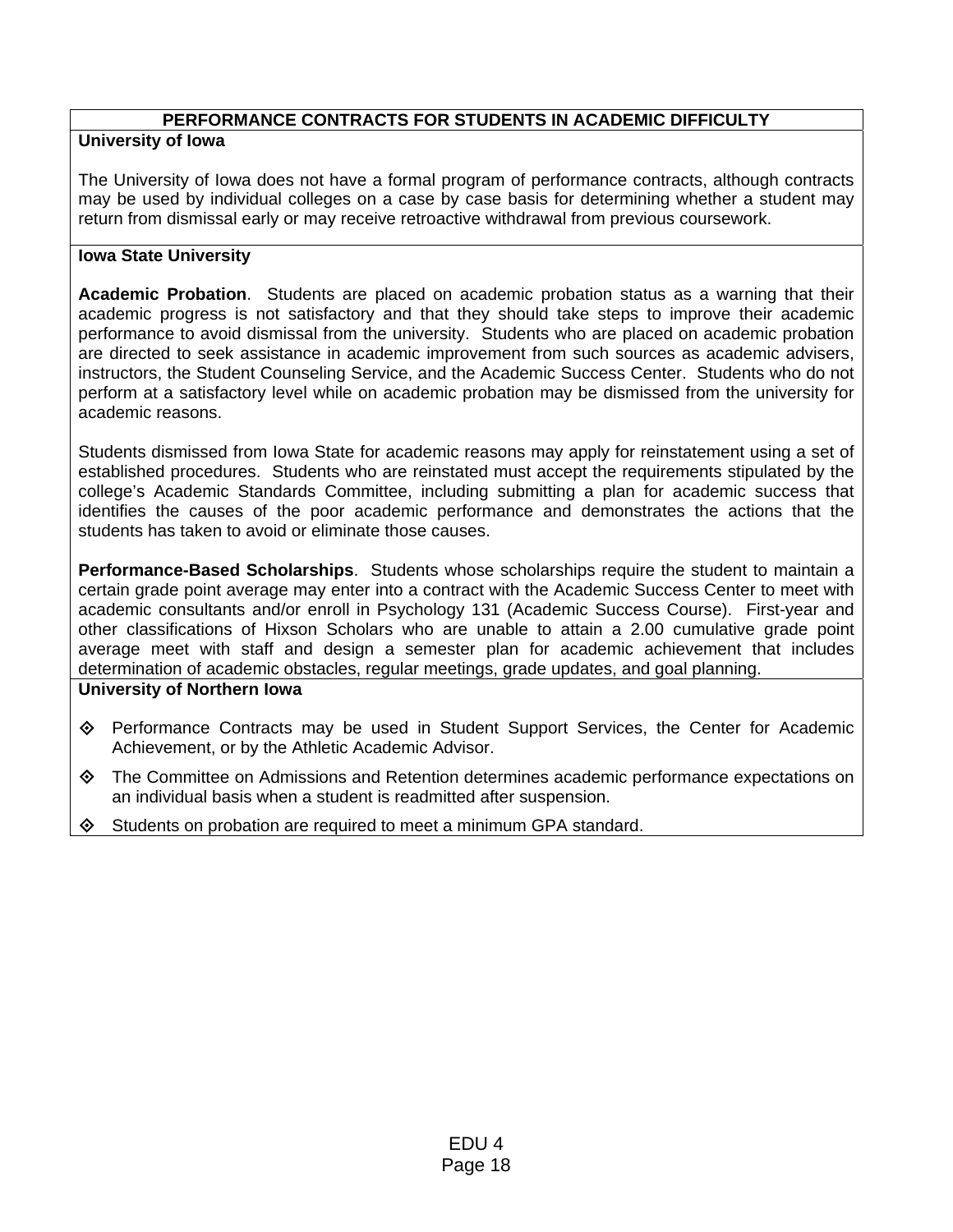### **RESIDENCE HALL PROGRAMS**

## **University of Iowa**

The mission of **Residence Life Programs** is to enhance the academic experience of residents by providing critical learning opportunities not available in the classroom. Residence Life Programs champions educational opportunities and is committed to preparing its students to be leaders in an ever-changing, diverse society. Based on a needs assessment model, residence hall programs emphasize social interaction and academic and career explorations. The programs presented focus on educationally-purposeful activities that address three key areas: academic achievement/career development; personal development; and social development programming emphasizes an experiential approach and recognizes the fact that everyone is responsible for his or her own lifestyle and actions.

### **Iowa State University**

**Integrated Residential Academic Experience**. Living on campus at Iowa State University is an integrated learning experience. We work to help students gain leadership experience, community awareness, and, of course, academic achievement. Supporting the academic mission of Iowa State University is a task the Department of Residence does not take lightly. The goal is to provide students with the tools they need to make the most of their academic experiences at Iowa State University, and opportunities such as learning communities and resident academic programs are available to all resident students. Residence hall programs include residential learning communities, supplemental instruction, computer labs, tutoring, support staff, a comprehensive website and map of all campus academic resources, and multicultural support groups.

- $\Diamond$  Super Six a program where staff focus on the first six weeks of fall semester to help a new student feel connected to their community and to the institution
- $\diamondsuit$  Shared Space Agreements new roommate pairs are required to fill out a "roommate agreement" and houses are required to fill out a "house agreement" outlining common expectations/behaviors, etc.
- $\Diamond$  PAIRs Peer Advisors in Residence provide student-to-student advising. Students are better informed about academic matters at the institution
- $\diamond$  2-Year Advantage Students can sign a two year contract which "freezes" room and board rates for two years, while still having flexibility in choices for the second year.
- $\Diamond$  UNI residence halls have a strong emphasis on community with the expectation that staff is available to students.
- $\Diamond$  Dining programs offer a variety of serving venues and choices to meet the wide range of interests and needs for today's college students.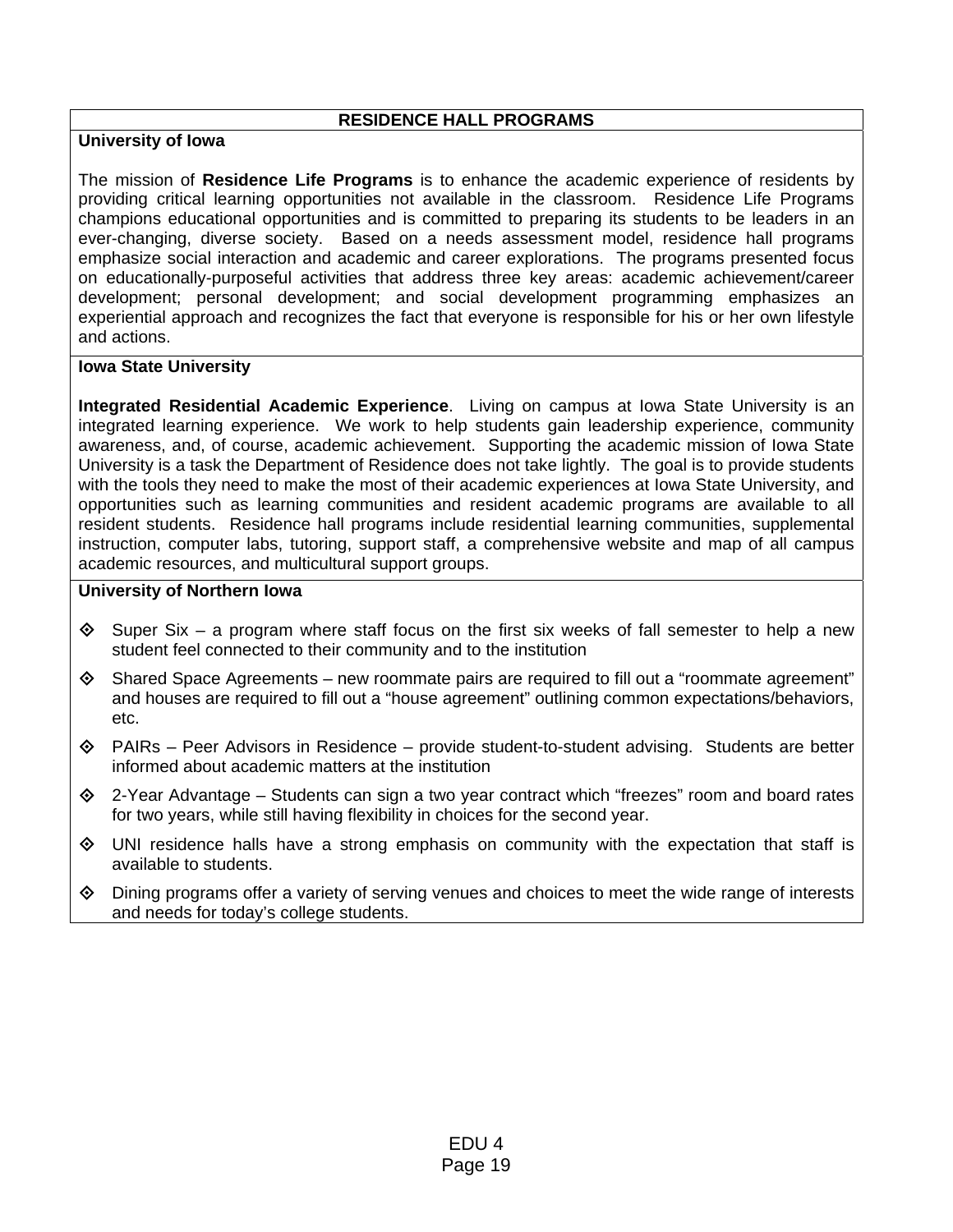### **EXTENDED FRESHMAN ORIENTATION FOR CREDIT**

### **University of Iowa**

The **College Transition** course described previously functions as an extended freshman orientation and is, in fact, collaboratively offered by the Academic Advising Center and the Office of Orientation Services. Among the many activities that are orientation-like, students work in groups to visit important campus resources. They also receive an introduction to the Library and to the Career Center. Especially in the first few weeks of class much time is spent discussing the ways in which college is different from high school and providing students with experiential activities that will help them break the ice about visiting a professor or attending cultural and social events on campus.

In addition to orientation, however, the course also provides students with academic strategies for note-taking, high-level studying, matching study methods to testing methods, and academic problem solving. Our goal is that students will leave the course knowing the ropes on campus and having adjusted their high school study methods to the new rigors of college.

### **Iowa State University**

**First Year Seminar and Interest Groups**. At Iowa State this occurs via for-credit and non-credit freshman seminar courses that are typically linked to the college, department, or major. The first year student interest groups that are being initiated are also a form of extending orientation into the first semester and beyond.

### **University of Northern Iowa**

None.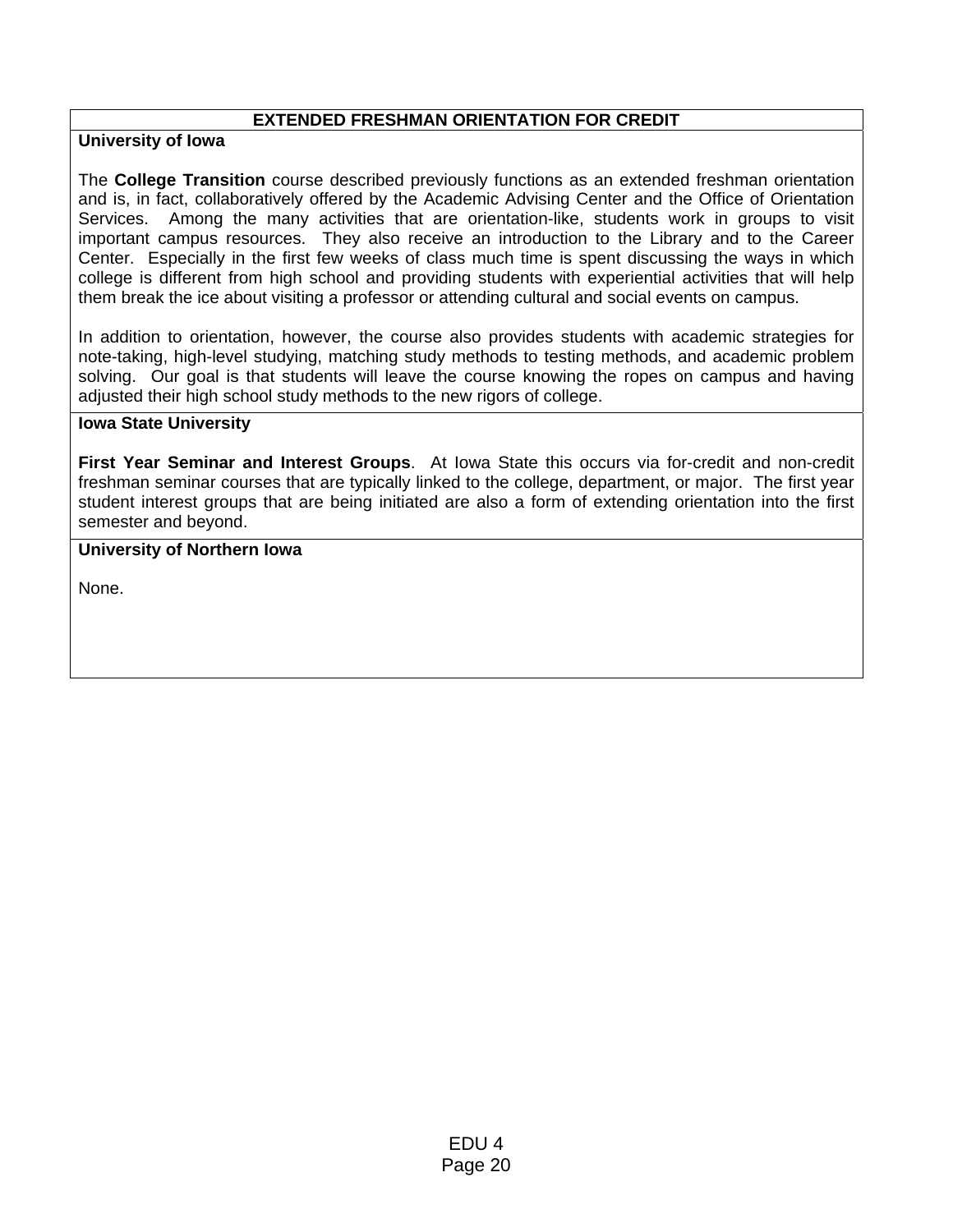## **ACADEMIC ADVISING CENTER**

## **University of Iowa**

The **Academic Advising Center** (with about 35 professional advisers) is the advising home for most freshmen and many transfers until they are ready to be switched to major-department advising in the sophomore or junior year. AAC also advises pre-law and pre-medicine students (as an adjunct to their department advisers) throughout all four years.

Each student advised at AAC is assigned to a specific adviser, based on the student's declared major. Because advising is mandatory at Iowa, each student must meet with his or her adviser before registering for the next semester. But since advising is more than registration, students are encouraged to develop an ongoing relationship with their adviser. Advisers typically recommend 2-3 appointments each semester during which they talk with students about adjustment to college, study skills and habits, majors, course selection, and career exploration. The University of Iowa is unusual among its peers in supporting a professionally staffed central resource.

### **Iowa State University**

**Advising Structure**. All colleges and most departments have either a formal academic advising center or academic advising coordinator as a stand alone office or as an integrated part of a more comprehensive undergraduate programs office. The University Academic Advising committee provides a forum for the discussion and resolution of advising issues, as well as the dissemination of information about successful advising practices.

- Advising Services coordinates and facilitates three areas:
	- 1. University-wide advising
	- 2. Advising for students in transition (orientation advising, undecided students, nontraditional students, students reassessing their academic situation)
	- 3. Majors/Careers: Students deciding, changing, adding/dropping majors, minors and certificates
- $\Diamond$  Advising Services develops relationships with faculty and staff to enhance referrals for students in academic need. Advising Services serves as a safety net for all students and is a resource for advisors in all disciplines.
- ◆ The Colleges of Education and Business Administration have their own advising centers.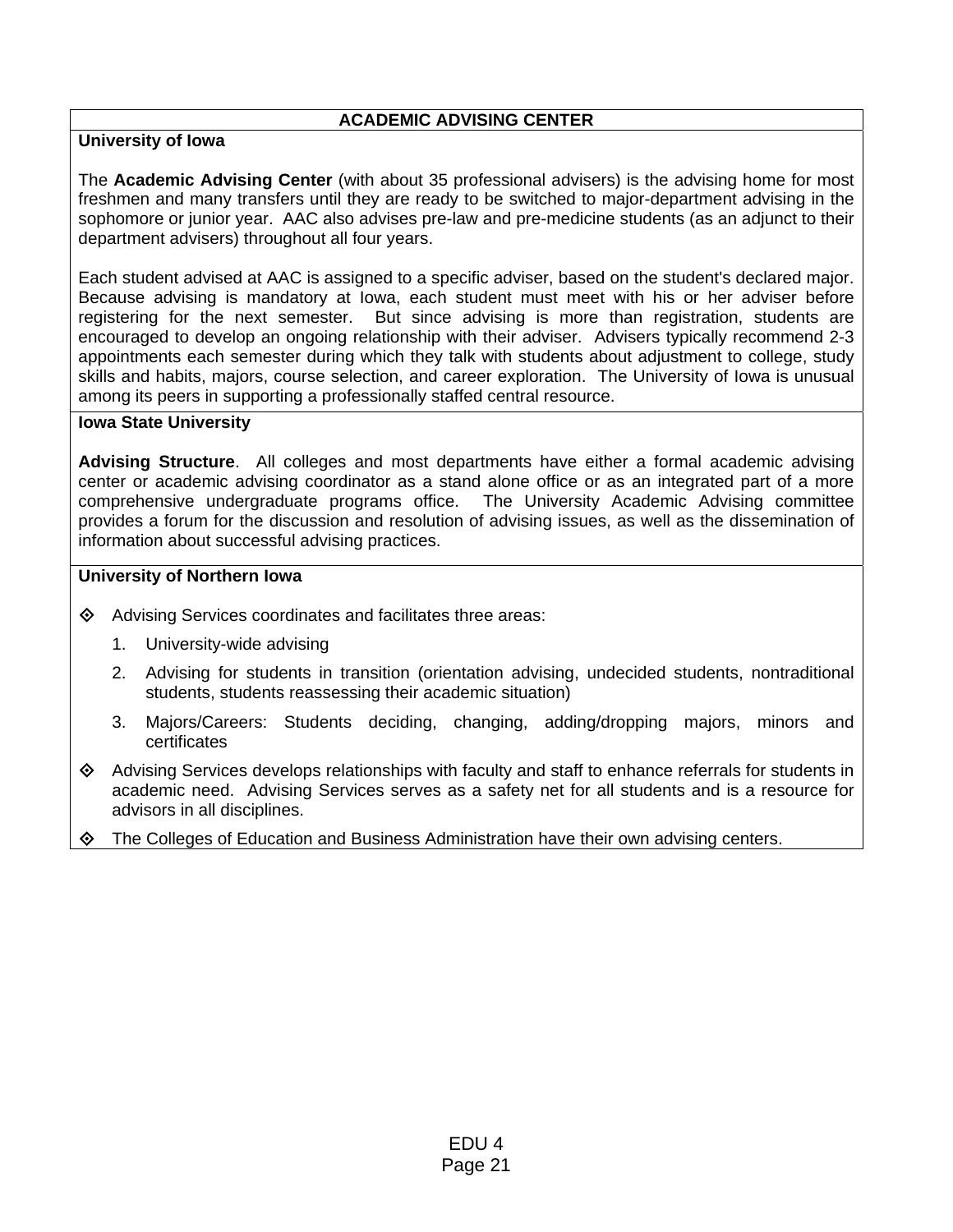### **LEARNING COMMUNITIES**

## **University of Iowa**

Iowa offers eight **Residential Learning Communities** (RLC) in which freshmen may choose to live with students who share their academic and career interests. These include: Honors, International Crossroads, Women in Science and Engineering, Men in Engineering, Business and Entrepreneurship. Health Sciences, Performing Arts, and Iowa Writers. Although all students living in residence halls have an "RA" (resident assistant) on their floor to provide programming intended to help students adjust to college, RLCs offer additional mentoring, programming, faculty contact, and social experiences. Analysis of retention data indicates that living in an RLC improves first year retention by 8.7 percentage points even when high school preparation (HS rank and ACT) is factored out.

Students who do not choose a RLC may still participate in a less structured learning community by signing up for **Courses in Common**. This is a block-scheduling program in which small groups of students take two or three courses together. For example, they may be scheduled for common sections of rhetoric, psychology, and introduction to Islam.

## **Iowa State University**

**Learning Community Organization**. Learning communities were first established at Iowa State in 1995 and currently there are almost 50 learning communities and nearly 47% of our entering first-year students participate. At Iowa State a learning community is a small group of students who generally take two or three courses together and who may live together (or near each other) in the same residence hall. Almost one-third of the learning communities offer a residential living environment for their students, and over 130 upper-division students are employed as peer mentors to work with students in the learning communities. Peer mentors organize out-of-class activities, ranging from study groups to social events. Learning and fun! Students get involved with a cohesive, supportive group, but not exclusively - learning communities are just one part of the total college experience.

Learning communities are effective. Students in learning communities:

- reported greater satisfaction with the overall quality of instruction, overall quality of classmates, and overall experience at Iowa State,
- $\diamond$  earned significantly higher first-term GPAs than non-LC students,
- $\diamond$  have six-year graduation rates that are nearly 15% higher than non-learning community students,
- $\diamond$  were more likely to remain in college after one, two, and three years at lowa State (6 to 9% higher first year retention), and
- $\Diamond$  reported greater satisfaction with: support, encouragement, or advice from faculty; opportunities to interact closely with faculty; opportunities to work collaboratively with other students; and opportunities to develop or participate in study groups.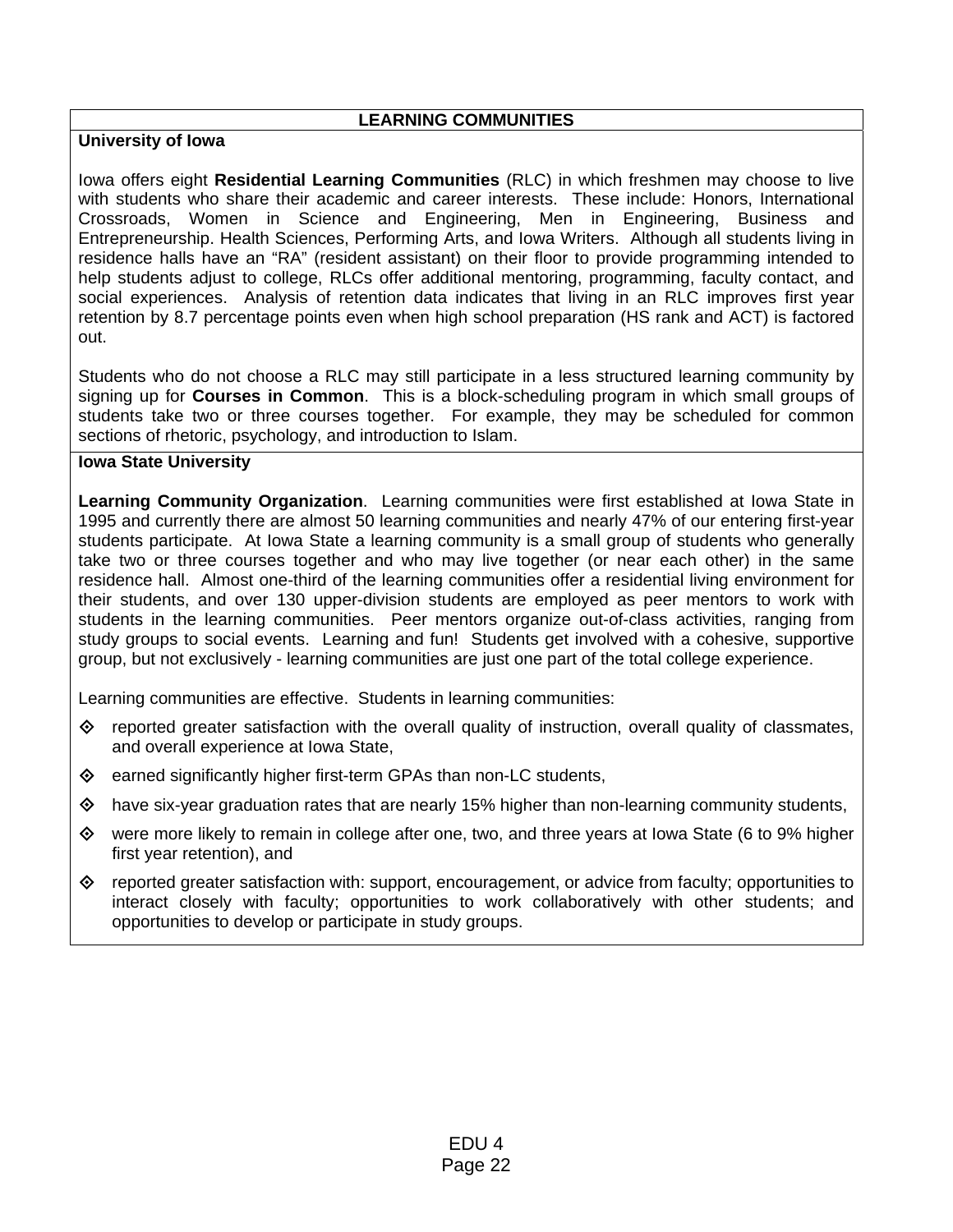### **University of Northern Iowa**

We piloted, over three years, a learning community model with three linked courses and an attached student support component. This required considerable attention to student scheduling and faculty effort to work together in course design and instruction as well as the support of our student services colleagues. We ran four control and four treatment groups (classes) each semester during three semesters. The result was no statistically significant difference in retention. We concluded that other factors at work at UNI likely make this less critical in our environment than it obviously is at other universities.

The Honors program provides a learning community for Honors students.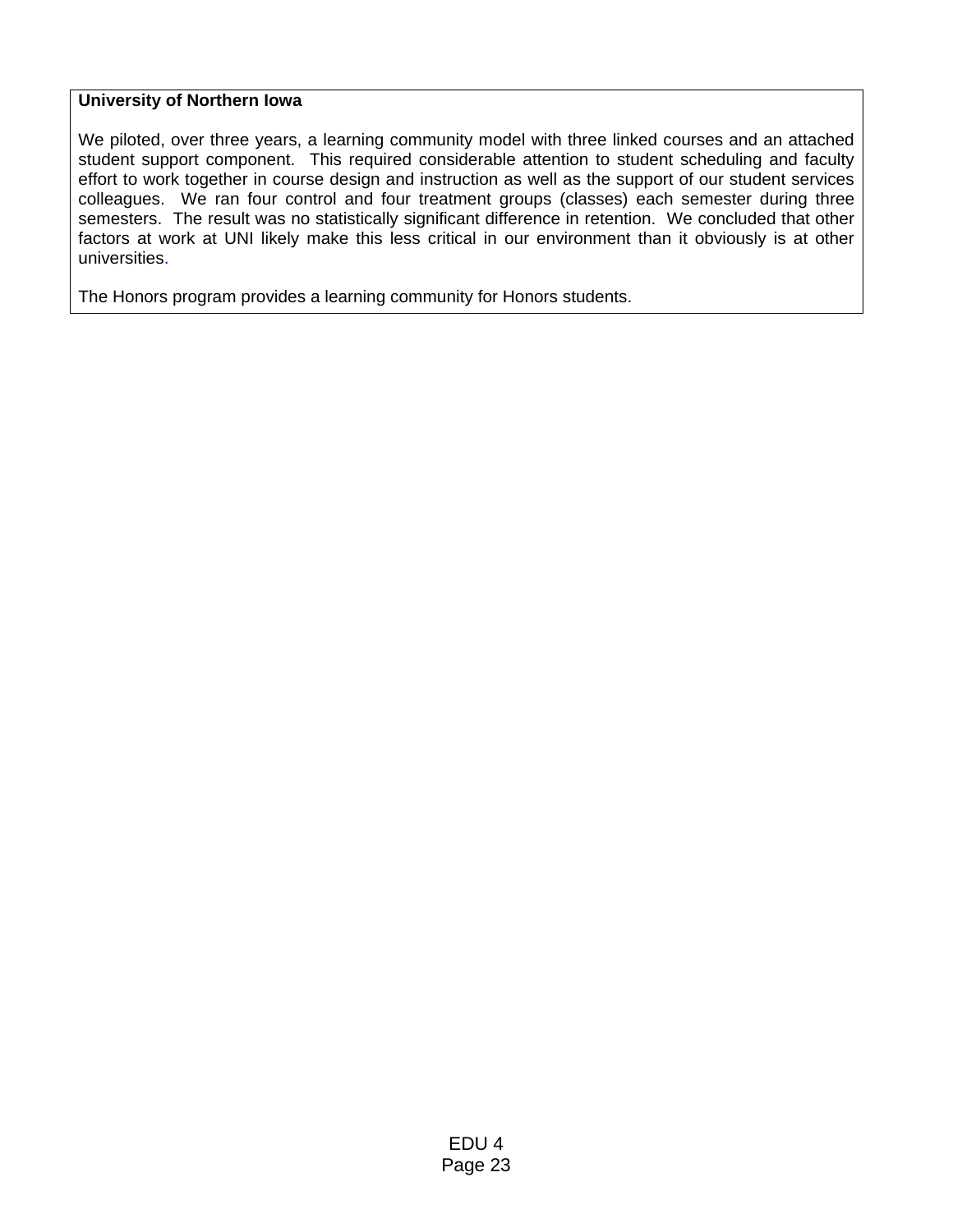### **SUPPLEMENTAL INSTRUCTION**

## **University of Iowa**

**Supplemental Instruction** (SI) is a technique in which undergraduate students meet in voluntary, cooperative, peer-assisted learning groups. It is typically used to help students in difficult science and math courses. In SI, undergraduates who were previously successful in the course are trained to be SI facilitators. Facilitators do not teach the course material, but rather help students correct group misconceptions, explore study skills, and keep the group on task. In other words, SI facilitators help students teach one-another, making the learning process active rather than passive.

Supplemental Instruction is used at Iowa in a variety of Chemistry and Biology classes that are required for engineering and pre-health science students. Results from Fall 2004 indicate that students who participate in SI are enthusiastic about the benefits of the program (ratings of 4.75 and above out of 5) and attend in large numbers. In terms of outcomes, grades for SI participants averaged about .40 grade points above grades of those who did not attend.

### **Iowa State University**

Supplemental Instruction (SI) is a nationally recognized academic support program offering free, regularly scheduled study sessions for selected difficult 100-200 level courses. SI sessions are facilitated by "SI Leaders," undergraduate students who have previously taken the course and demonstrated academic competency in the subject area.

### **Key Elements of SI at Iowa State**

- $\diamondsuit$  SI provides an opportunity for students to learn how-to-learn while learning what-to-learn
- $\Diamond$  Participation in SI is voluntary, free-of-charge, and open to all students in the course
- $\diamond$  SI leader attends all lectures for targeted course
- $\Diamond$  SI leader is trained in group facilitation methods and general learning techniques
- $\Diamond$  SI program is supervised by a trained professional staff member from the Academic Success **Center**
- $\Diamond$  The program is only offered in classes in which the academic department supports SI
- $\Diamond$  SI sessions begin the 2nd week of classes after students have given input as to when sessions will be scheduled
- The SI leader facilitates and encourages the group to process the material rather than acting as an authority figure who lectures to participants
- $\diamond$  Students participating in SI earn significantly higher course grades (2.69) than non-participants  $(2.41)$ ; the difference is maintained when controlling for entering characteristics ( $n = 5020$  and  $n = 11,368$  respectively)
- The rate of course grades C-, D, F and Withdrawals are lower for SI participants than non-participants (19% compared to 30%)

- $\diamond$  170:050 Career Decision Making Assists students with the process of self-assessment, discovering and declaring a major and matching majors with careers and experiential opportunities.
- Academic Services provides supplemental instruction in selecting Liberal Arts Core courses. These are announced in the class with voluntary participation.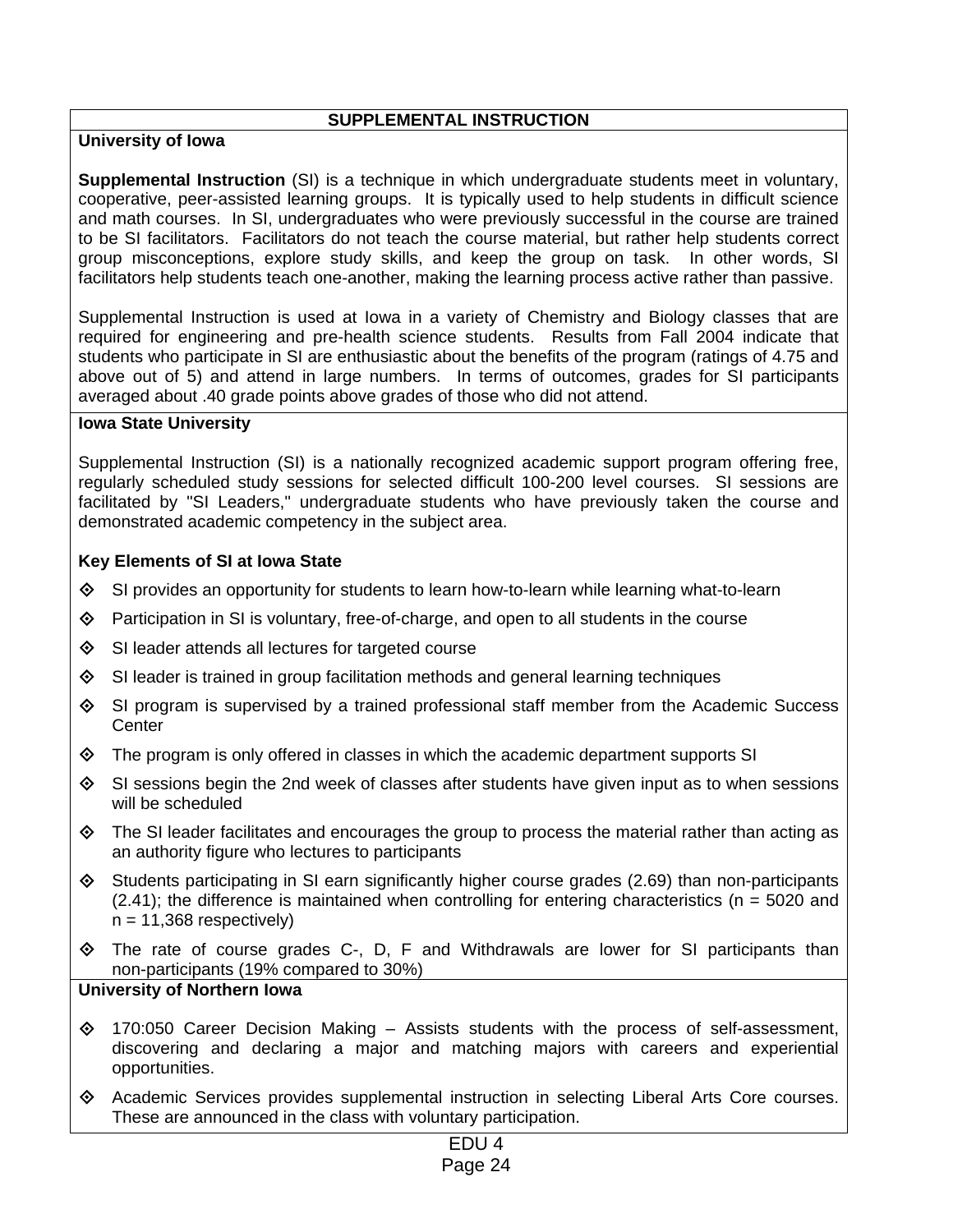## **TUTORING PROGRAM**

## **University of Iowa**

**Free Tutoring Labs and Tutoring Programs:** University of Iowa Writing Center; Math Lab; Statistics Lab; Engineering Tutoring Program; College of Engineering Writing Center; Business Writing Center; Spanish Writing Center; History Writing Center; Computer Science Help Lab.

**New Dimensions in Learning***:* Offers free tutoring to students who are first generation, low income, have a physical or learning disability, or are minority students affiliated with the Office of Support Services Programs.

**Tutor Referral Service:** Puts students wishing to hire private tutors in contact with qualified upperclass and graduate students.

**See Also Supplemental Instruction:** previous section.

### **Iowa State University**

**Tutoring Program**. Iowa State provides quality tutoring for the majority of undergraduate courses. We offer both small group tutoring, which consists of 2-4 students, and individual tutoring. Tutors, hired for both their knowledge and ability to communicate, work with students to identify problem areas and misconceptions about the course material, provide frequent feedback, and work towards creating self-motivated, independent students. Over 2700 students work with a tutor weekly in 1100 groups annually.

Students opt to get a tutor for a variety of reasons ranging from academic survival to gaining a competitive edge in their classes. We understand that and we also understand cash flow is often a concern. We believe the low cost of tutoring at Iowa State is responsive to this concern.

- Student Support Services and the Center for Academic Achievement offer tutoring services in a variety of academic areas as needed.
- **♦ Math Lab**
- **♦** Writing lab
- Professors provide individualized tutoring for students who need additional academic support
- $\Diamond$  Reading Strategies programs, workshops and free classes
- Tutoring Services, Ask-a-Tutor program and Supportive seminars in Academic Services Departmental tutoring programs including Mathematics, Chemistry, Accounting and Economics.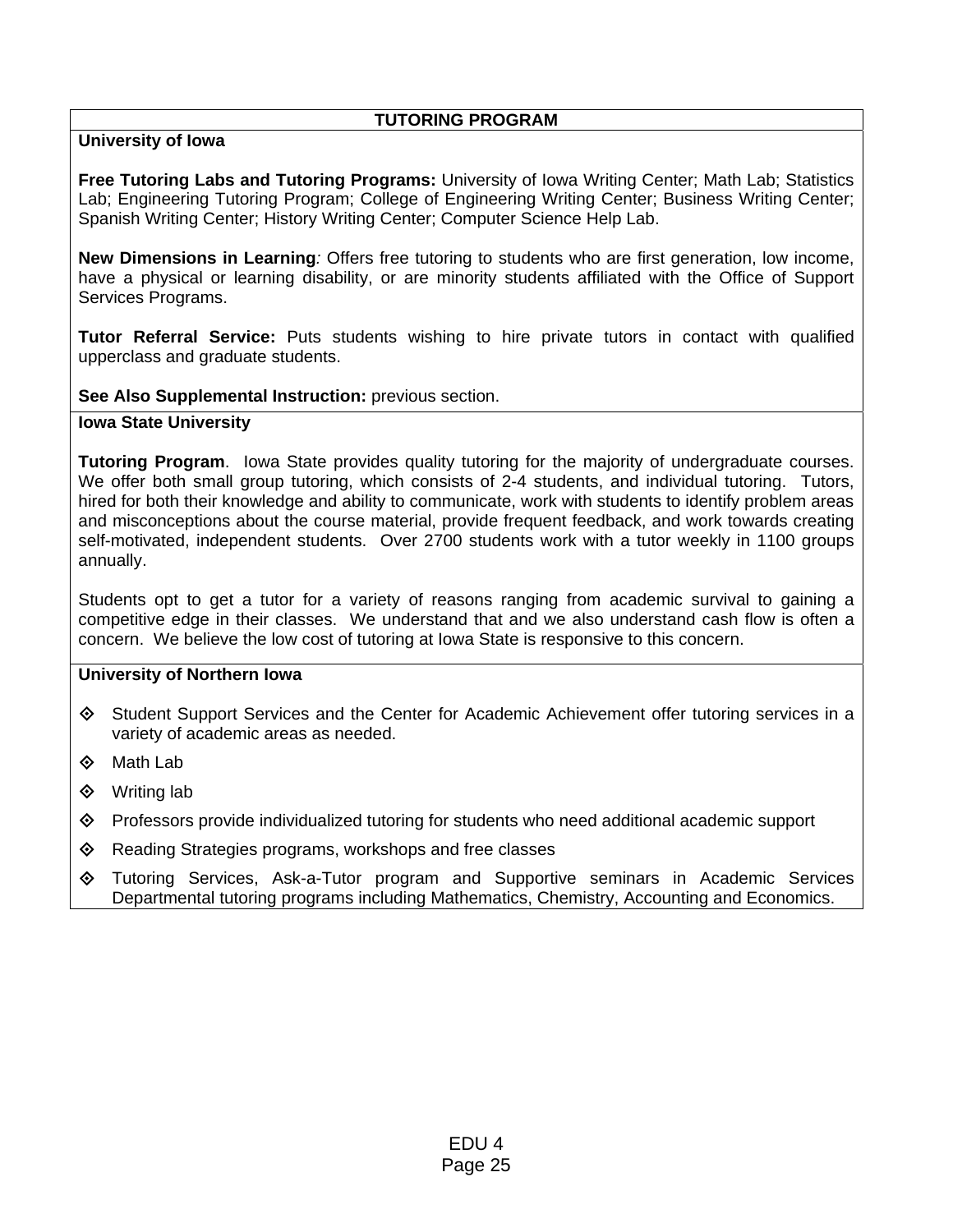## **READING CENTER/LAB**

## **University of Iowa**

Although Iowa does not have a stand-alone reading lab, the tutors in the UI Writing Center are available to help with reading. For example, to help a student better participate in class discussion, a Writing Center tutor might help the student tackle a reading assignment by assigning a hypothetical response paper in which the student is asked to organize the reading content and later discuss it with the tutor. Students can also work on comprehension by reading, writing about, and discussing short articles from the magazines or books in the Writing Center with their tutors.

## **Iowa State University**

**Learning Skills Development**. Psychology 131 is a one-credit hour course dealing with learning issues as well as a variety of reading and study strategies and tactics from time management to test taking. It is offered each semester. A special section is available for returning adult students. Class size is limited to 20 students to allow for group interaction as well as individual attention. Psychology 131 is offered fall and spring semesters. Class topics include: Time, Memory, Reading, Notes, Tests, Diversity, Thinking, Writing, Relationships, and Health.

### **University of Northern Iowa**

 Reading assistance is provided by Academic Services which includes one-on-one assistance, workshops, and peer assistance in reading and study strategies.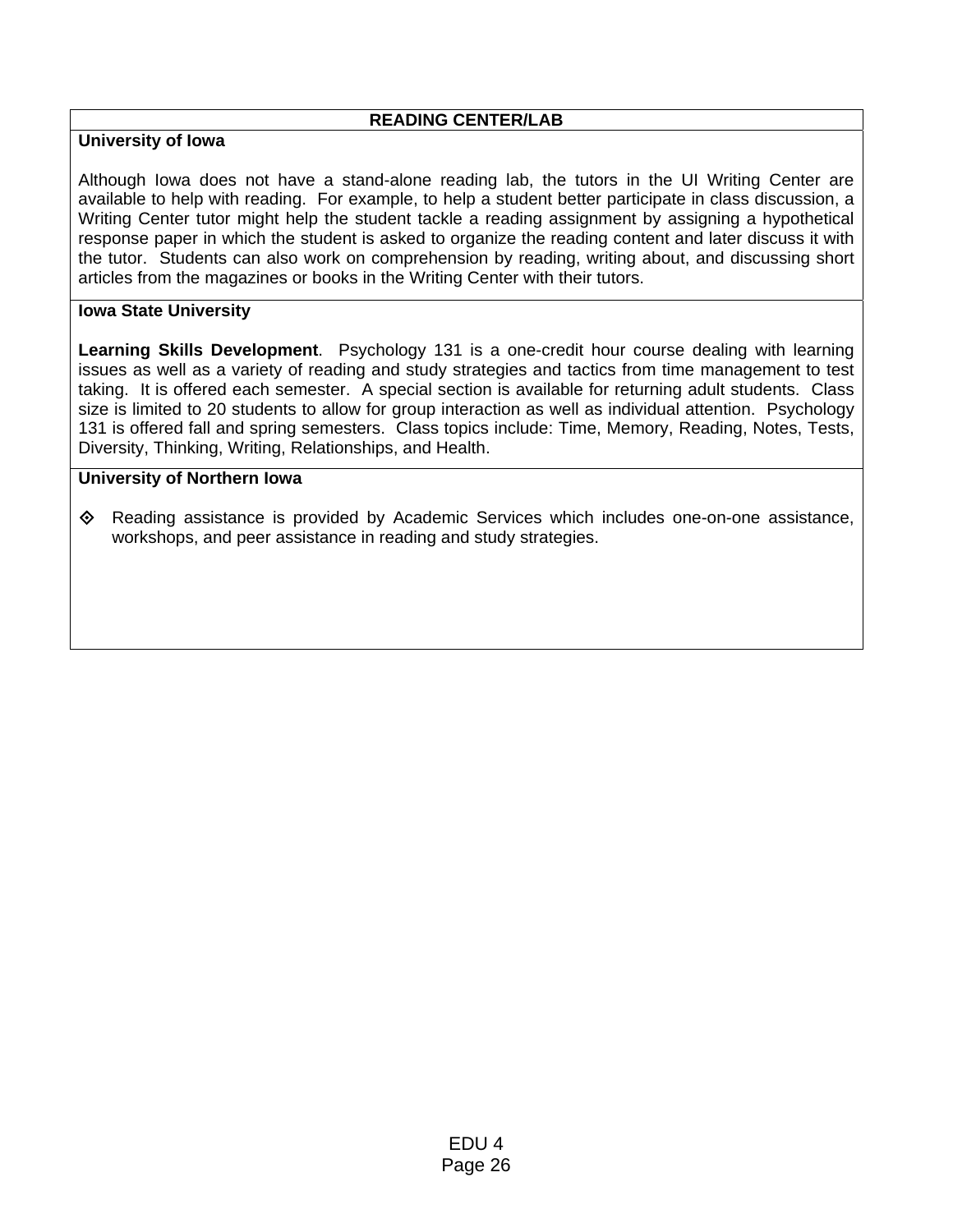### **OTHER**

## **University of Iowa**

- Beginning in 1995, Iowa began the **IowaLink** program, a year-long intervention intended to provide skills training, mentoring, and oversight for recruited students who are not regularly admissible but whom we believe can succeed at Iowa. These students include student-athletes, musicians, dancers, and other performing artists, and economically disadvantaged students who show academic promise. IowaLink teaches students how to approach university work in an academic seminar and provides contextualized practice through a modified supplemental instruction program. The success of the IowaLink program can be measured by a first-year retention rate that exceeds that of the overall student body.
- **Online@Iowa** is a one semester hour course (graded S/F) that is intended to teach students the basics about using Iowa's electronic resources. This course has been recently revised by our Academic Technologies group and serves both to introduce students to content and to reinforce university policies about appropriate use, intellectual capital, and other legal and ethical issues involving technology. Because many resources for students are now on-line, we believe that the Online@Iowa course helps freshmen begin to take responsibility for their own learning and problem solving.

## **Iowa State University**

**University Retention Task Force**. A Presidential University Retention Task Force has been established and broadly charged with gathering and analyzing additional data regarding student retention and academic success and recommending approaches to enhance student retention and success.

## **Subject Area Help Rooms**

- **♦** Economics Help Room
- ◆ Math Help Room, 449 Carver Hall
- **♦** Physics: Physics 101, 111, 112, 19 Physics Hall Physics 221, B54 Physics Hall Physics 222, 83 Physics Hall
- Accounting/Finance Help Room, 2137 Gerdin Business Building
- Chemistry Help Room, 2112 Gilman Hall
- **♦ English Writing Center, 306 Ross Hall**
- ◆ Foreign Language Resource Center, 312 Pearson Hall
- ♦ Sociology Help Room, 120 East Hall

**Writing Center**. The Iowa State University Writing Center's goal is to help students succeed. It is placed where students can receive help with writing assignments in one-on-one session(s) and small-group session(s). The Writing Center is free and open to ALL ISU students. It is not just for English majors; however, only papers written for English department assignments will be accepted.

The Center has writing tutors who can help: brainstorm ideas for a paper; improve organization and use of detail; learn proofreading techniques; build resume and business writing skills; document sources properly; improve research and general writing skills.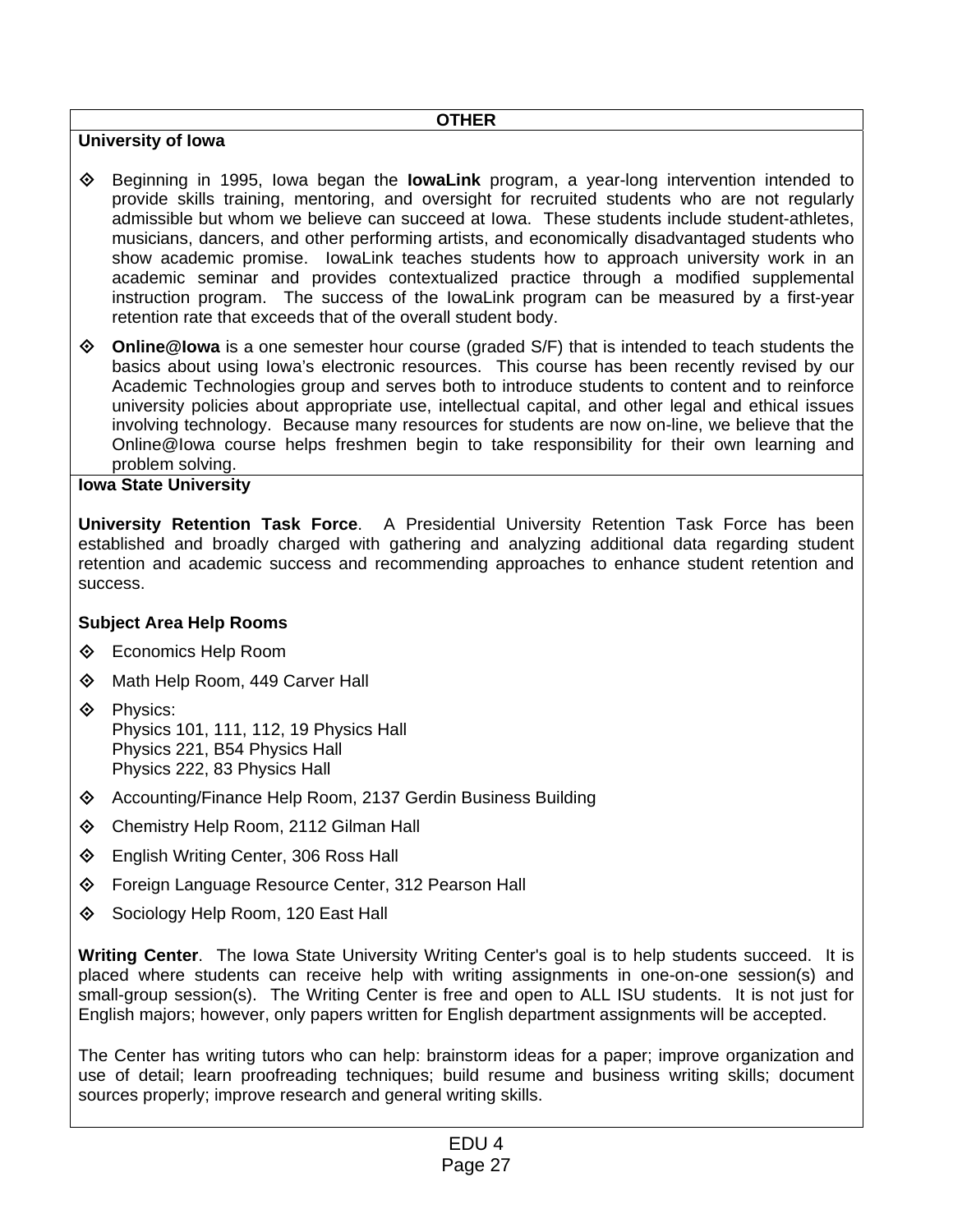The Writing Center staff will not proofread papers; it will offer suggestions and advice on proofreading techniques. We cannot guarantee an "A" on every paper, but we will help students improve their writing skills. Students are expected to prepare questions for the tutor to address and bring the assignment sheet.

**Multicultural Student Affairs (MSA) and Multicultural Liaison Officers (MLO)**. In collaboration with the student services personnel in the Division of Student Affairs and the MLOs in each college, MSA provides and shares leadership in the holistic development of students of color. The following is a list of services and programs related to retention:

- Welcoming new students of color and helping them make transitions to ISU, e.g. Community of Color Orientation (COCO), Student of Color Convocation (SOCC), Student of Color Overnite Retreat (SOCOR), and Education Open House and Dine with MLO in the College of Education;
- Advocating and providing assistance for students with their academic, social, cultural, financial, and personal difficulties, e. g. assistance for tutoring cost, emergency loans, dinner discussions with campus leaders, MSA monthly outings, Friday Nites @ Clyde's;
- Matching students mentors, e.g. MSA Peer Leaders, ALANA Ambassadors in the College of Education;
- Getting feedback and information on diversity related issues, e.g. Community of Color Town Meetings;
- $\Diamond$  Referrals for students to get involved in development and leadership opportunities, e.g. NCORE/ISCORE Project (National Conference on Race and Ethnicity/Iowa State Conference on Race and Ethnicity), Multicultural Leadership Summit, Big XII Leadership Conference, MAASU Conference (Midwest Asian American Students Union);
- $\diamond$  Providing students with scholarship and internship opportunities.

**Greek Community**. The Greek Community has 50 chapters, all having individual scholarship programs for their members. The Greek Community GPA is consistently higher than the ISU Undergraduate GPA. The Greek Community governing councils sponsor an Academic Recognition night each semester. Approximately forty percent of the Greek Community students attend. Students nominate professors for recognition (20-40/semester). Chapters are recognized for top GPAs, most improved GPAs and outstanding academic programming.

Chapter scholarship programs include:

- Executive Officer responsible for scholarship programming
- $\diamond$  Study groups for similar majors
- ◆ Customized scholarship programs for individual members below membership grade requirements
- $\diamond$  Incentives and recognition for Dean's List, Honors, Most Improved GPAs
- **♦ Collaboration with the Academic Success Center**
- $\Diamond$  GPA requirements to hold leadership positions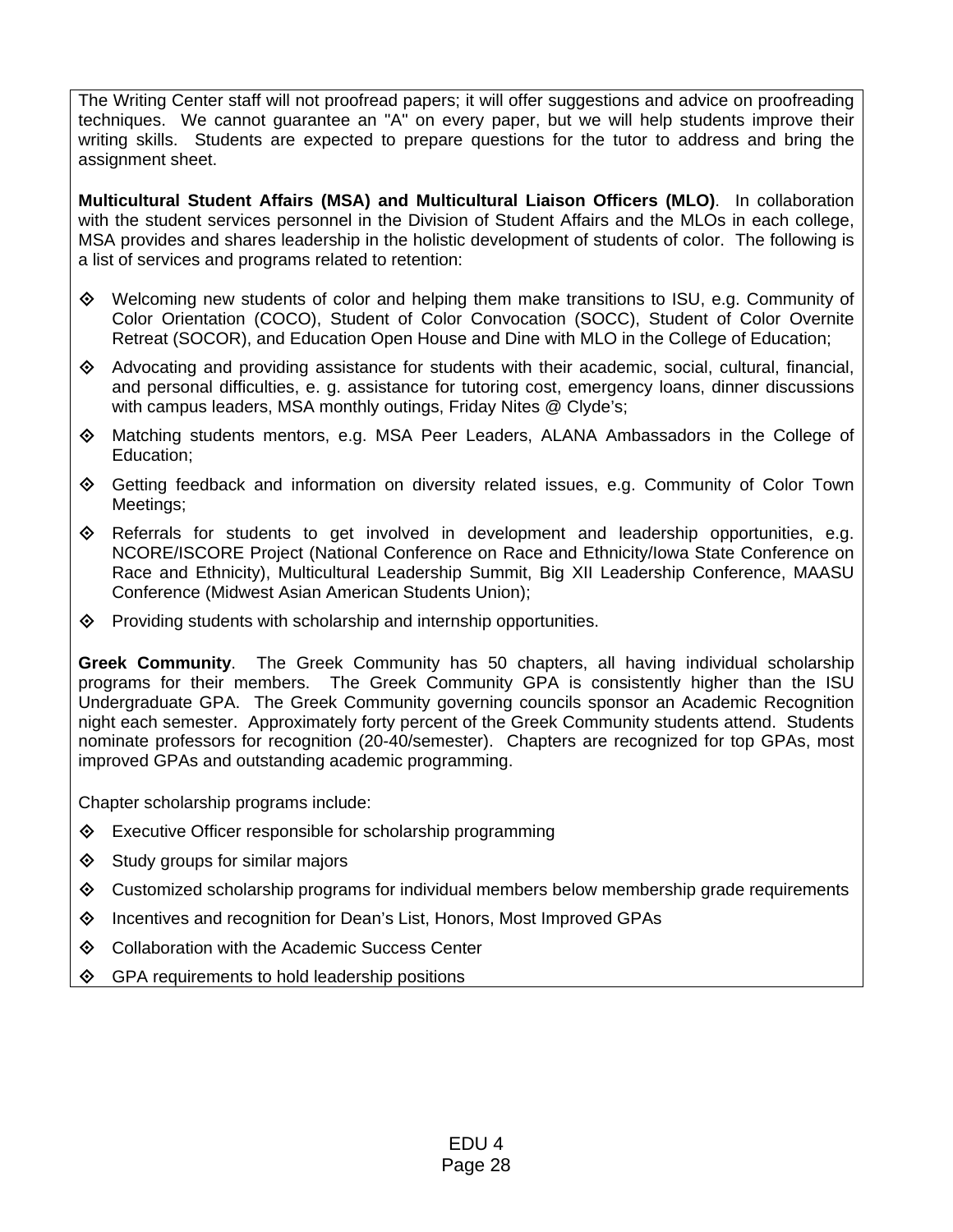### **University of Northern Iowa**

In a January, 2005 Report titled, "One Step from the Finish Line: Higher College Graduation Rates are Within Our Reach", the Education Trust recognized the University of Northern Iowa as an institution that has significantly higher overall graduation rates than its peers. UNI was then selected as one of twelve institutions nationally to host a study team in March, 2005 whose purpose was to understand and document UNI's unusual success in student retention and graduation rate outcomes. The study team concluded that UNI's success in retention and graduation rates is due more to the themes that permeate the institution, guiding both long-term planning and individual student engagement than to individual programmatic efforts such as those described in the "ACT Best Practices Report". The report refers to four broad themes of intentionality at UNI: commitment to planning as a guide to behavior and action, commitment to student engagement and graduation, commitment to engagement of faculty and staff in the vision of the institution, and commitment to assessment. The report concluded that UNI's uniqueness and explanation for its success in retention and graduation rates lies in the fact that the institution is "truly a learning organization" that engages the entire campus community in its vision and core values. (See attached Education Trust Report Executive Summary).

Though the attached template lists, as requested, many "best practice" retention activities and programs; the Education Trust report, we think, provides a more accurate explanation for UNI's success in retention.

- $\diamond$  Program of Study provides an on-line planning tool for students and advisors
- ♦ Reduction in LAC from 47 to 45 credit hours
- Library Orientation is offered for all interested students
- Multicultural Coordinating Committee provides leadership for retention activities for students of color
- Liberal Arts Core (general education program) course enrollments are monitored to insure consistent course availability
- $\Diamond$  A Capstone course in the Liberal Arts Core has been revised and expanded.
- **♦ Advising Services provides:** 
	- *Referral Resources* used by the campus community for appropriate referrals
	- *New Student Handbook* and *Transfer Handbook* used by first year students
	- ❖ Faculty Web Advising Guide
- **♦ Academic Services**
- $\diamond$  Assessment activity focused on student satisfaction and needs assessment
- "Students First" orientation, which considers programs, services and processes from the student point of view
- Efforts to track and increase student employment on campus
- Concerted effort to get student services on-line